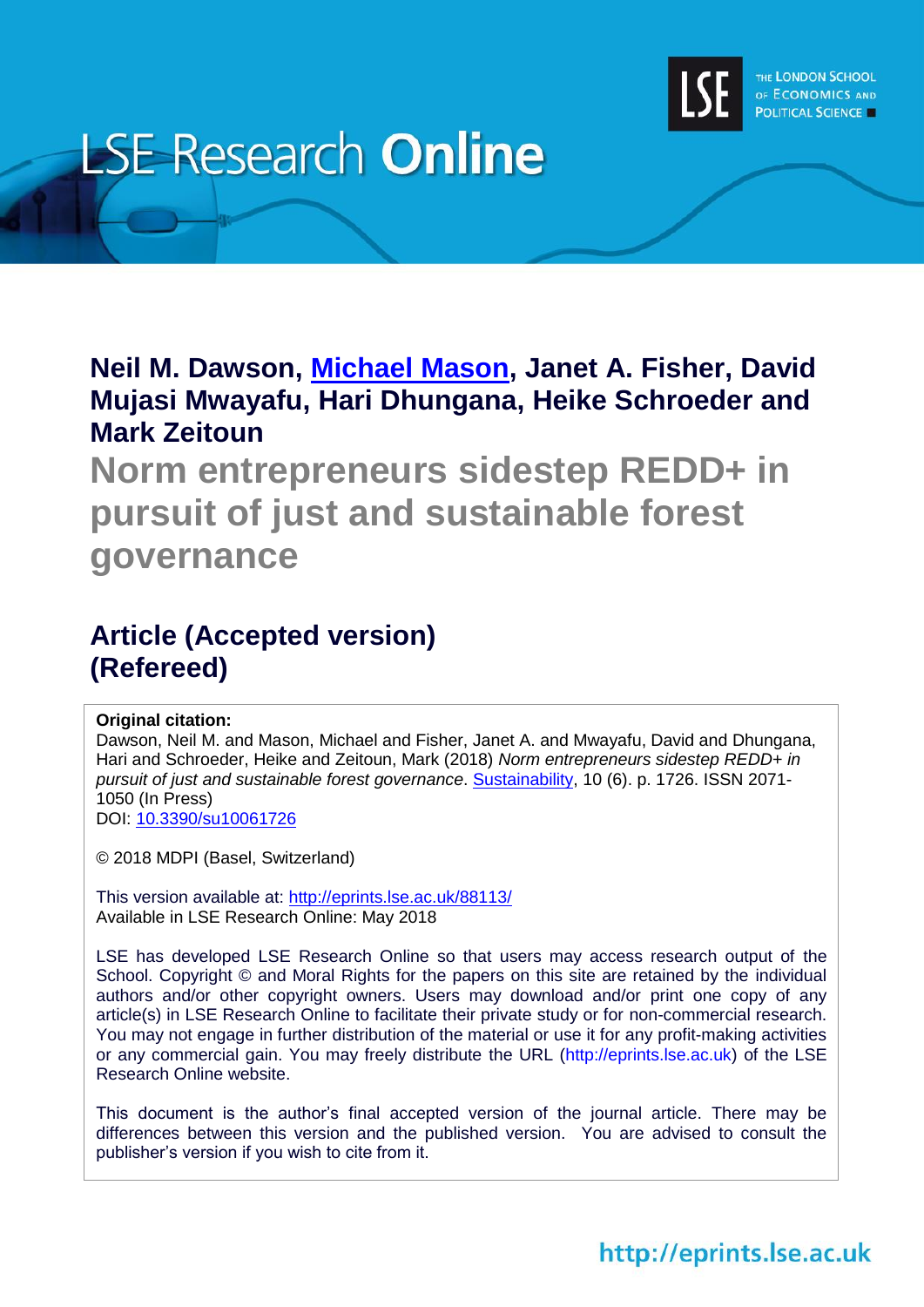





## **Norm entrepreneurs sidestep REDD+ in pursuit of just and sustainable forest governance**

#### **Neil M. Dawson<sup>1</sup> , \*, Michael Mason<sup>2</sup> , Janet A. Fisher<sup>3</sup> , David Mujasi Mwayafu<sup>4</sup> , Hari Dhungana<sup>5</sup> , Heike Schroeder<sup>1</sup> and Mark Zeitoun<sup>1</sup>**

- <sup>1</sup> School of International Development, University of East Anglia, Norwich Research Park, Norwich, Norfolk
- 7 NR4 7TJ, UK; <u>Neil.Dawson@uea.ac.uk; [m.zeitoun@uea.ac.uk;](mailto:m.zeitoun@uea.ac.uk) [h.schroeder@uea.ac.uk](mailto:h.schroeder@uea.ac.uk)</u><br>8 Pepartment of Geography and Environment, London School of Economics, UK; M.N <sup>2</sup> Department of Geography and Environment, London School of Economics, UK; <u>M.Mason@lse.ac.uk</u><br>9 <sup>3</sup> School of Geosciences. University of Edinburgh. UK: Ianet.Fisher@ed.ac.uk
- <sup>3</sup> School of Geosciences, University of Edinburgh, UK; <u>Janet.Fisher@ed.ac.uk</u><br>10 <sup>4</sup> The Uganda Coalition for Sustainable Development. Kampala. Uganda: dm
- <sup>4</sup> The Uganda Coalition for Sustainable Development, Kampala, Uganda; [dmwayafu@ugandacoalition.or.ug](mailto:dmwayafu@ugandacoalition.or.ug)
- <sup>5</sup> The South Asian Institute for Advanced Studies, Kathmandu, Nepal; [hari@sias-southasia.org](mailto:hari@sias-southasia.org)
- **\*** Correspondence: Neil.Dawson@uea.ac.uk; Tel.: +7960 545 370
- Received: date; Accepted: date; Published: date

 **Abstract:** This paper explores the dissonance between conceptions of justice among forest-adjacent communities and their representation in global forest policies, a persistent barrier to delivering just sustainability. We empirically track justice claims of rural villagers upwards through specific intermediaries or 'justice brokers': civil society, state, or private sector actors operating at local to international levels, who navigate different institutions to advance various social and ecological interests. We draw on interviews with 16 intermediaries in each of Nepal and Uganda and find that recognition of local values and practices such as customary tenure systems are key justice concerns 21 of forest-adjacent communities in each country. However, intermediaries perceive a low likelihood<br>22 of advancing those claims through national or international climate and forest policy debates in of advancing those claims through national or international climate and forest policy debates, in large part because deliberations on justice are subordinated to concerns such as carbon accounting and arrangements for distributing monetary benefits. This suggests these policy processes must be modified to offer potential for transformational pathways. Intermediaries who pursued recognition justice issues developed innovative tactics in alternative forums. These 'norm entrepreneurs' adopted a suite of complementary strategies to attain influence, including: 1) formation of associations at the grassroots level; 2) media and advocacy campaigns through national coalitions to reach powerful international donors, and; 3) drawing on international support networks for advice, training and to influence national government. In both Uganda and Nepal these strategies were evidenced to enhance recognition for local values and practices.

 **Keywords:** Climate change; REDD+; power; environmental justice; participation; environmental policy; politics of scale; customary land tenure; indigenous peoples; cultural values

#### **1. Introduction**

 A persistent disconnect exists between representations of justice, or equity, in global environmental governance and the type of justice ('social', 'environmental' or 'climate justice') sought by local communities and affected groups [1-5]. While some consider this perceived dissonance to represent an implementation gap that may be closed through capacity building to enhance social and ecological sustainability, others point to a 'justice gap' - ideological differences between local justice concerns and the more constrained set of social objectives reflected in global policy [6-10]. If local communities deem environmental management to be unjust, the implications go beyond moral imperatives, i.e. protection of human rights, because these perceptions may also result in contestation or undermining of projects, limiting the likelihood that they effectively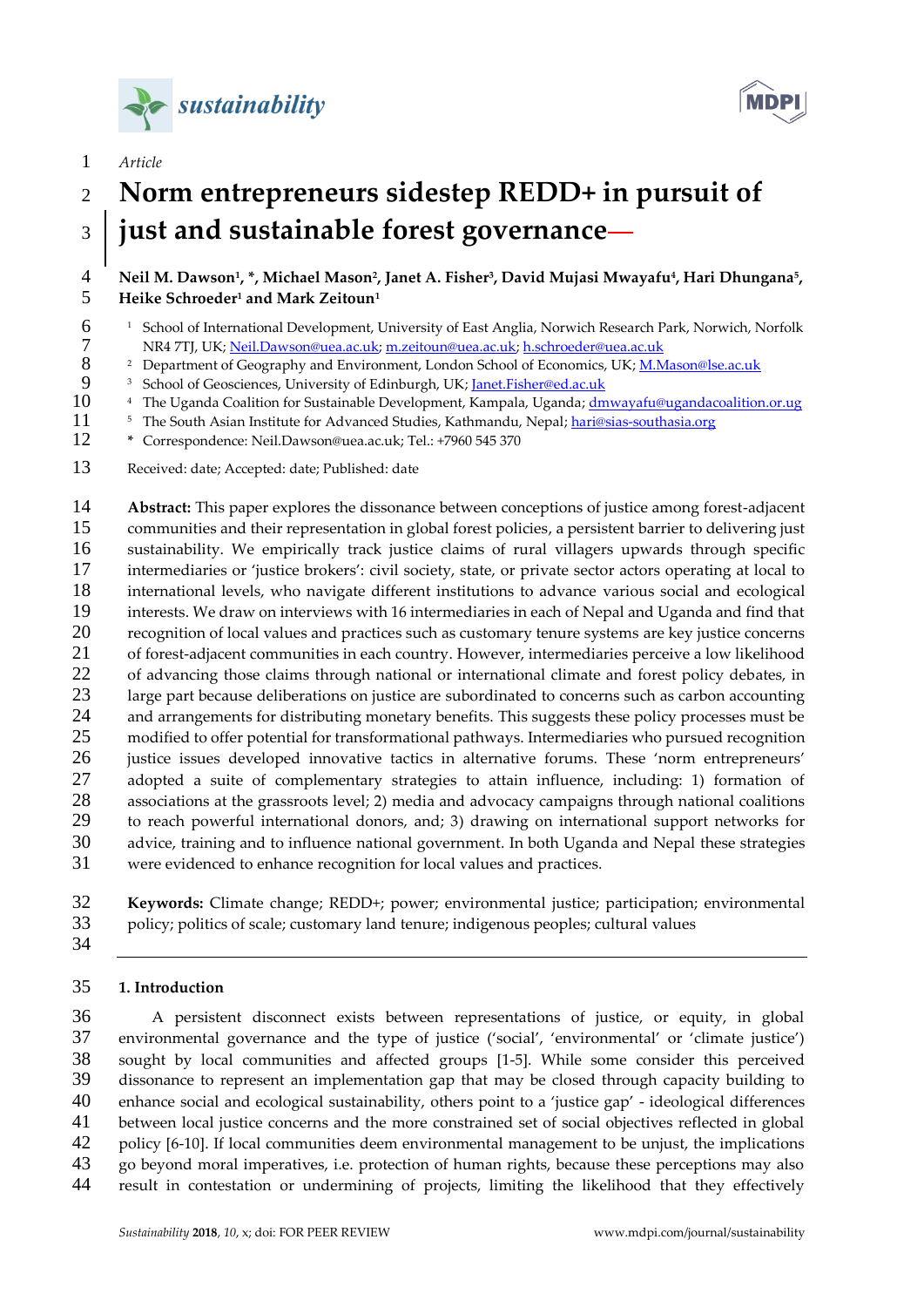conserve ecosystems [11,12]. These links between social and environmental dimensions have long been acknowledged in sustainability science [13-15], such that the governance processes and power relations through which sustainability policies are determined at different scales have been highlighted as a key area for the generation of evidence to inform transformations to a more just sustainability [16-19]. It is increasingly important to acknowledge and close this justice gap due to the proliferation and accelerated implementation of globally-devised environmental governance impacting forest-dependent communities, including most recently the Sustainable Development 52 Goals (e.g. SDG13 on climate and SDG15 on terrestrial habitats), and the Paris Agreement (e.g. 53 Article 5 relating to forest conservation) [20,21].

54 A common source of contention for local communities regarding environmental management,<br>55 particularly cultural minorities and Indigenous Peoples, is *lack of recognition* of their worldviews. particularly cultural minorities and Indigenous Peoples, is *lack of recognition* of their worldviews, identities, values, place attachments and practices in policy design and decision-making processes [22-25]. Significantly for forest governance, concerns often include values and practices pertaining to customary and communal tenure governing access to and use of land, places and resources. Recognition is considered one of three interrelated dimensions of environmental justice: the distribution of costs and benefits, the procedures through which decisions are made, and the recognition of different identities, values and practices in those processes and outcomes [26]. However, prominent justice theorists have emphasized the centrality of recognition among the other dimensions, suggesting any attempts to promote fairer distribution of costs and benefits or to enhance participation in decision-making procedures may be meaningless if recognition of the fundamental differences in values between groups is lacking [27,28]. The crucial implication is that if policies or programs with social and environmental objectives are implemented without due regard to prominent recognition concerns, then they will create or reproduce injustices harming sections of local communities that may in turn lead to weak support and undermine both social and ecological outcomes [22]. Distinction between norms relating to different dimensions of justice (distribution, procedure and recognition) and the processes and interactions leading to their asymmetric representation in policy may therefore be **critical erucial** for assessing the justice gap between policy and local perspectives. and local perspectives.

73 In this article, we explore the perceptions of intermediaries regarding their role in mobilising instice-related norms upwards from the local level, and the opportunities and barriers they face in justice-related norms upwards from the local level, and the opportunities and barriers they face in 75 doing so in different forums. Intermediaries are defined here as actors and institutions facilitating<br>76 cross-scale communications amongst diverse actors on the identification, mobilisation and cross-scale communications amongst diverse actors on the identification, mobilisation and 77 representation of justice-related norms. We concentrate specifically on normsthose relating to recognition of different values and practices held by communities living alongside forests in Uganda 79 and Nepal. Our methodology, described in detail below, focuses on questions of which norms<br>80 travel' between local contexts and national policy arenas and how that travel is facilitated or 80 <u>'travel' between local contexts and national policy arenas and how that travel is facilitated or</u><br>81 constrained, a growing approach to explore the politics of scale [29,30]. Alternative conceptual constrained, a growing approach to explore the politics of scale [29,30]. Alternative conceptual 82 approaches may emphasize the nature of participation and representation, affording greater 83 attention to the mechanisms of governance for a specific policy process [31,32]. Intermediaries are 84 defined here as actors and institutions facilitating cross-scale communications amongst diverse<br>85 actors on the identification, mobilisation and representation of justice-related norms. Nepal and actors on the identification, mobilisation and representation of justice-related norms. Nepal and Uganda were selected due to the importance of natural resources to their socially-diverse rural populations and, despite their contrasting political contexts, the current prominence of political debate surrounding land and forest governance in each. In the following section, we review 89 literature on factors that may impede the travel or diffusion of norms from local to national and<br>90 international levels and the characteristics of and actions employed by intermediaries who seek to international levels and the characteristics of and actions employed by intermediaries who seek to 91 mobilise local justice issues, with emphasis on recognition of cultural their values and practices. 92 Through interviews with a variety of intermediaries operating at various levels, we then detail the<br>93 attempts of intermediaries in Nepal and Uganda to navigate the political space to promote 93 attempts of intermediaries in Nepal and Uganda to navigate the political space to promote<br>94 recognition-based norms We characterise the strategies actions taken and forums engaged in by 94 recognition-based norms. We characterise the strategies, actions taken and forums engaged in by<br>95 those brokers of justice to influence policy, from the local level through to international policy those brokers of justice to influence policy, from the local level through to international policy negotiations, and describe some of the barriers to effective mobilisation of prominent local issues.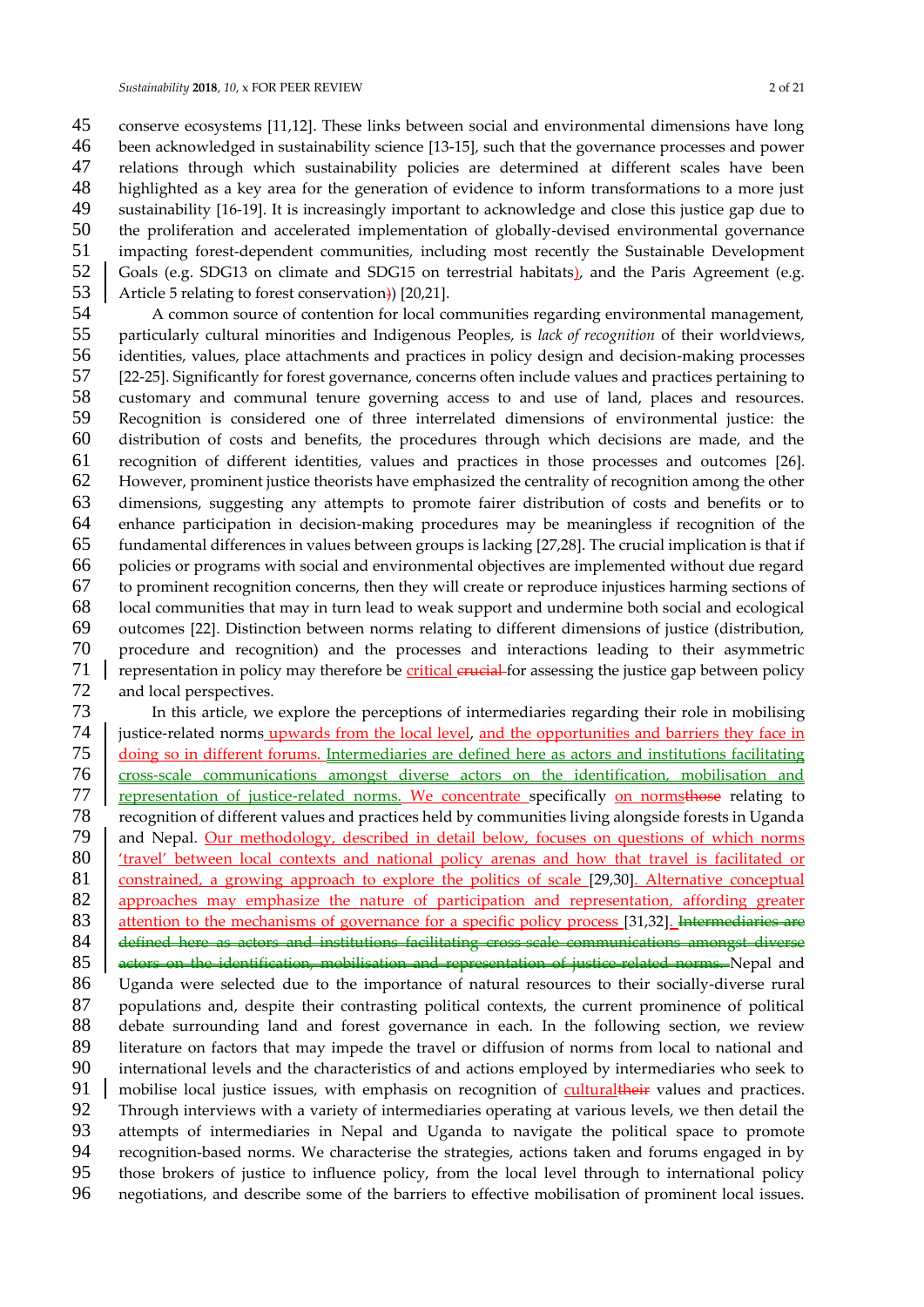97 We pay specific attention to the intermediaries' perceptions of and engagement in REDD+ (Reducing<br>98 Fmissions from Deforestation and forest Degradation, including conservation, sustainable Emissions from Deforestation and forest Degradation, including conservation, sustainable management of forests and enhancement of forest carbon stocks) and climate policy forums to reveal the multiple barriers and deficiencies within those processes in Nepal and Uganda, meaning they fail to offer a platform to negotiate diverse values or provide opportunities to advance rights and justice for local communities. We detail the alternative strategies that some norm entrepreneurs among the intermediaries pursue to advance recognition and shape transformative pathways of change.

#### **1.1 Conceptualising norm travel**

 As a well-functioning, inclusive and just policy process, global climate and forest governance would incorporate the diverse justice-related norms of remote local communities and any marginalised or vulnerable groups among them [33,34]. Justice-related norms represent shared understandings or commonly-held standards of how things should be and how things should be done [26]. Those norms can be diverse, complex and dynamic and are not simply diffused upwards or downwards between policymakers and local communities. Rather, for the justice-related norms to effectively travel from local level to national or even international levels, they must be acknowledged, mobilised and (re)presented in dynamic policy debates [29]. This brings to the fore the role of intermediaries (otherwise termed justice brokers), comprising state, private sector and civil society actors and institutions who operate across levels to mobilise local struggles for justice and to represent local issues and perspectives in different forums, comprising both formal and 118 informal interactions and decision-making negotiations at various levels to ensure local norms<br>119 effectively inform policies [Figure 1, 30.35.36-38]. effectively inform policies [Figure 1, 30,35,36-38].

- 
- 

Figure 1. A conceptual framework for the travel of norms between local and global levels



 

 Intermediaries may range from those who follow or accept dominant norms, to activists and proponents of struggles who more actively seek to influence through advocacy, adaptation and effecting normative change. Numerous terms have been used to describe them and their work, including: imagineers, 'grassrooting vectors' [39], charismatic individuals or norm entrepreneurs [35]; we adopt here the latter term. In the face of barriers to facilitating norm travel, the 'politics of scale' becomes critical as intermediaries make choices about the norms they choose to mobilise, and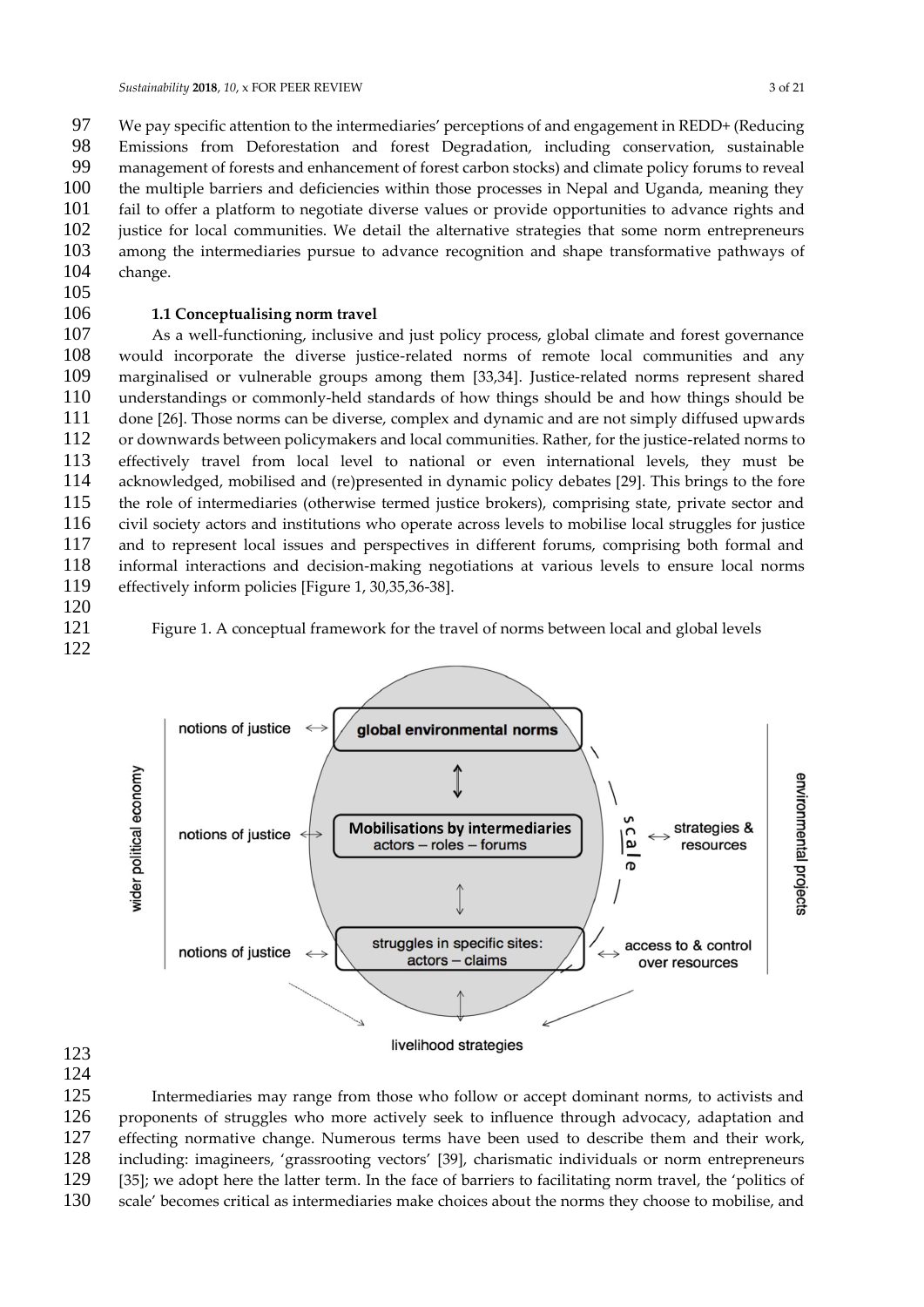131 which they prioritise to articulate their concerns and make gains, the types of forums they seek to influence and the other actors they interact and cooperate with, for both their own personal and influence and the other actors they interact and cooperate with, for both their own personal and organisational objectives as well as those they seek to represent [40-42]. Yet the role of norm entrepreneurs has received limited scholarly attention or empirical study within the wider norm travel literature [30,43]. To account for the practices of these intermediaries, we therefore draw on related research on 'boundary work' in sustainable development, notably the interface between multiple sources of knowledge and multiple decision-making settings [44-46].

 We view norms as dynamic and subject to continual negotiation such that, through intermediaries, new ones may emerge, evolve, be revised or stagnate [47]. To collaboratively promote the uptake of justice-related norms, intermediaries may share visions and responsibilities and connect strategies [35] to form coalitions of interest [40], temporary 'assemblages' [41] or transnational advocacy networks [48]. The forums they engage in are not restricted to formal policy processes but can also include various media, public protest and informal processes involving bargaining and lobbying where moments of influence may be realised as much as in formal arenas [49]. To further their norm promotion, intermediaries may move horizontally between different policy sectors, issues and arenas, and vertically across governance levels [50]. For example, Indigenous Peoples representatives successfully introduced human rights arguments into climate negotiations to attain greater policy acknowledgement [51]. In the face of national political constraints, some civil society intermediaries bypass national policy forums to engage with more progressive international networks such that those norms may then produce a subsequently greater influence or political pressure on domestic debates, which has been termed a 'boomerang effect' [52].

#### **1.2 Barriers to effective mobilisation and upward travel of justice-related norms**

 Norms relating to all dimensions of justice have gained increasing importance, both spreading globally and vertically to all levels in global environmental governance [26]. Yet there are reasons to expect barriers to the effective upward travel ('governance uptake', in policy terms) of local norms. Notably, at national and subnational level, there may be considerable political constraints to voicing and mobilising certain notions of justice that go against dominant ways of thinking. For instance, in many countries indigeneity is not formally recognised and therefore articulating mobilisations in terms of recognition of rights for indigenous groups can have little impact or even result in 161 repressive measures [53]. Research on boundary work for sustainable management of natural 162 resources in developing countries has shown the asymmetric power relations often faced in the resources in developing countries has shown the asymmetric power relations often faced in the valuation of indigenous and other local knowledge, which include the failure fully to recognise normative claims about whose interests international biodiversity assessments and governance serve [44,45]. The political negotiation of multiple sources of environmental knowledge with 166 multiple decision-making settings, as in REDD+, represents the most complex cases for institutionalising the equitable treatment of alternative values regarding how things should be and institutionalising the equitable treatment of alternative values regarding how things should be and should be done [46].

 Within climate and forest governance, key norms that reflect the three dimensions of environmental justice include respect for the knowledge and rights of local communities and 171 Indigenous Peoples (covering recognition), principles related to full and effective participation and 172 free, prior and informed consent (related to procedure), and norms around equitable benefit sharing free, prior and informed consent (related to procedure), and norms around equitable benefit sharing (related to distribution) [54-56]. However, power relations guiding policy processes determine that 174 discourses emphasizing market-based ecological modernisation as solutions to complex<br>175 social-ecological problems tend to dominate such that questions of human rights and respect for the social-ecological problems tend to dominate, such that questions of human rights and respect for the values and practices of cultural minorities remain lower down the hierarchy of norms [57,58]. Market-oriented approaches to environmental (and social) problems can include attention to 178 recognition issues, but have been evidenced to privilege ideals of economic efficiency while<br>179 alternative values, experiences, and potential forms of governance based on those values are 179 alternative values, experiences, and potential forms of governance based on those values are<br>180 overlooked subordinated or diluted such that outcomes and modes of governance fall short of the overlooked, subordinated or diluted such that outcomes and modes of governance fall short of the type of justice sought by many local communities worldwide [6,7]. Issues of gender, claims of indigeneity and rights over land and forest resources tend to be subordinated to or form part of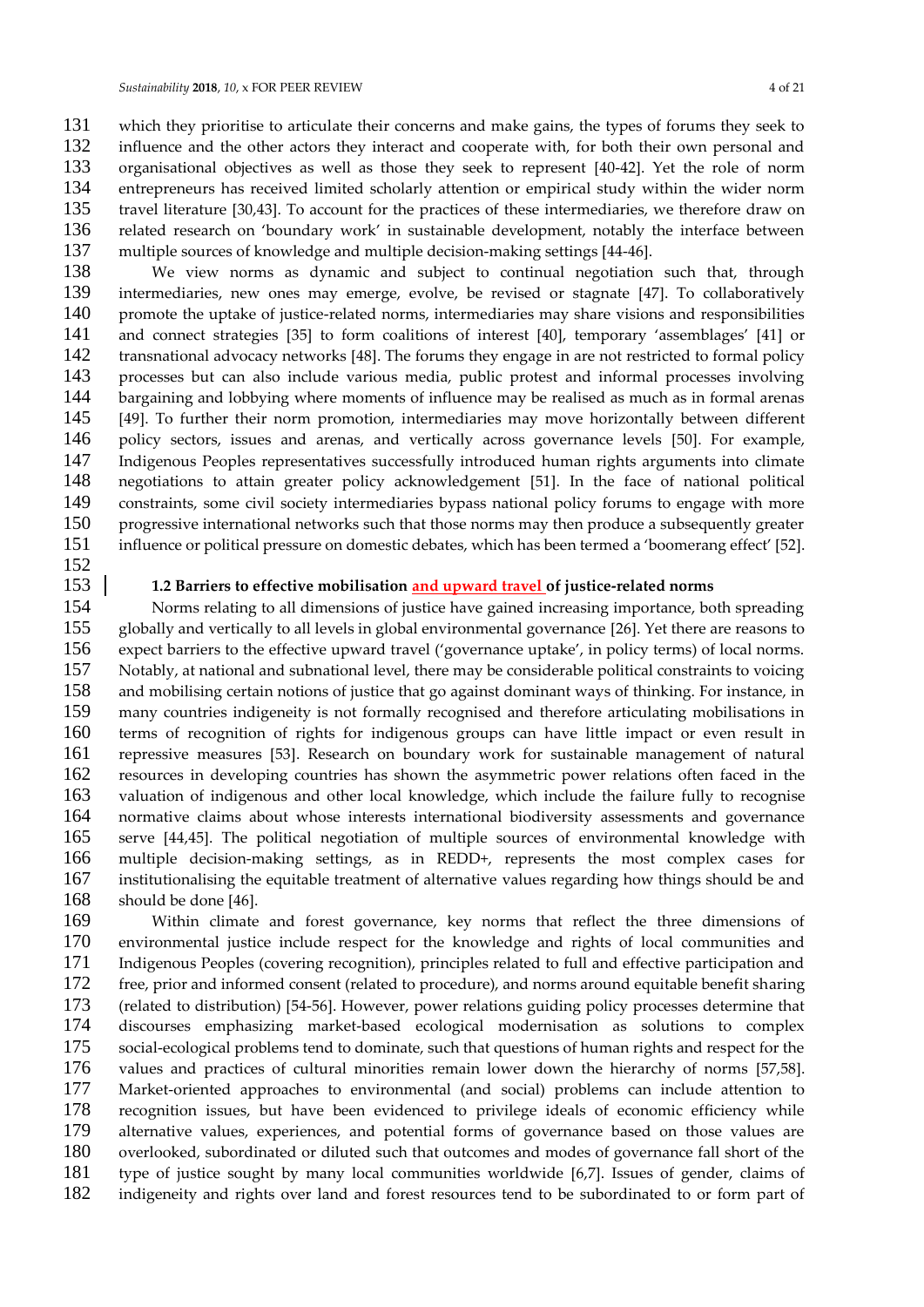183 broader distributive framings relating to, for example, capacity building funds rather than being<br>184 fully debated as separate issues [59,60]. Technocratic arguments and approaches to delivering equity fully debated as separate issues [59,60]. Technocratic arguments and approaches to delivering equity through fulfilling safeguard principles tend to overshadow attempts to make global forest governance more inclusive, and the knowledge, values and practices of marginal groups remain unrealised [61-64]. Consequently, social safeguards associated with climate-related governance represent weak interpretations of recognition-based norms, representing a "do no harm" principle rather than facilitating specific debate about the nuances and different perspectives on these disaggregated impacts and how to promote progressive realisation of human rights [65], and may fail to address injustice in practice [66]. Rather than addressing a range of costs and benefits linked to 192 local values and practices, including loss of cultural and place attachments, distribution issues<br>193 themselves tend to be reduced to technical exercises for distribution of monetary benefits [67]. These themselves tend to be reduced to technical exercises for distribution of monetary benefits [67]. These distribution-centric and technocratic approaches to delivering justice also permeate downwards to national level policy debates through the influence of international donors [54,68], as evidenced through analyses of safeguard approaches in numerous countries developing REDD+ structures, including Indonesia, Mexico, Peru, Tanzania, Vietnam [69] and the Democratic Republic of Congo [70].

 Some authors suggest that procedural injustices remain a major failing in global environmental 200 politics because many views are inadequately represented, creating a "democracy gap" [71], and 201 despite establishment of some multilevel governance structures which involve civil society<br>202 organisations in national committees and working groups, their influence over policy direction is organisations in national committees and working groups, their influence over policy direction is seen to be minimal, particularly in the case of cultural minorities [59]. For REDD+ these factors have 204 contributed to the weak implementation of aspects such as free, prior and informed consent of local<br>205 communities [72], and loss of access, resources and reduced material wellbeing experienced by communities [72], and loss of access, resources and reduced material wellbeing experienced by forest-adjacent communities as a result of implemented projects, despite the existence of social safeguards [73,74]. Global climate and forest policy processes are therefore criticised for their failure to represent the various injustices faced by Indigenous Peoples and Local Communities, smallholders, women, the poor and those living in vulnerable locations [75-77]. 

#### **2. Research Design and Methods**

 Nepal and Uganda form illustrative case studies for exploring the mobilisation of justice claims among rural, forest-adjacent communities. Both have high levels of rural poverty and livelihood dependence on natural resources, which are particularly acute among minority social and ethnic 215 groups. Dalits and indigenous people together make up approximately half of Nepal's population<br>216 and their participation in policy, and impacts of policy upon them, are key issues in land and forest and their participation in policy, and impacts of policy upon them, are key issues in land and forest governance [78]. Nepal's forest sector implemented community-based forest management in the late 1970s with 20% of forests now under such governance schemes [25]. In contrast, in Uganda forest 219 governance comes under state control to a large extent but with extensive customary tenure<br>220 prevailing, leading to sometimes overlapping management regimes [79]. There are several 220 prevailing, leading to sometimes overlapping management regimes [79]. There are several<br>221 marginalised social or ethnic groups inhabiting Uganda's forests or land adiacent to them, including marginalised social or ethnic groups inhabiting Uganda's forests or land adjacent to them, including the Batwa and Benet, who have suffered severe impacts of forest conservation and whose distinct 223 cultural values and practices justify specific attention within the REDD+ process [80]. Civil society is<br>224 active in both countries but freedom of expression is constrained or unequal between social groups 224 active in both countries but freedom of expression is constrained or unequal between social groups<br>225 [81.82]. Nepal has faced long-term political instability, including a ten-vear civil war (1996-2006) and [81,82]. Nepal has faced long-term political instability, including a ten-year civil war (1996-2006) and frequent changes of government since becoming a multi-party democracy in 1990, whereas Uganda 227 has remained under the leadership of Yoweri Museveni since 1986. Both countries have participated<br>228 in REDD+ readiness activities since 2009 and are progressing towards implementation. in REDD+ readiness activities since 2009 and are progressing towards implementation.

 Our methodology focused on the perceptions of a range of intermediaries, regarding which and whose claims they seek to mobilise, the strategies they pursue, various forums they engage in, other norms they encounter and barriers or opportunities they experience to facilitate norm travel and 232 achievement of various social and environmental aims. This approach does not critically assess the<br>233 extent to which intermediaries effectively represent specific social groups or act in their own extent to which intermediaries effectively represent specific social groups or act in their own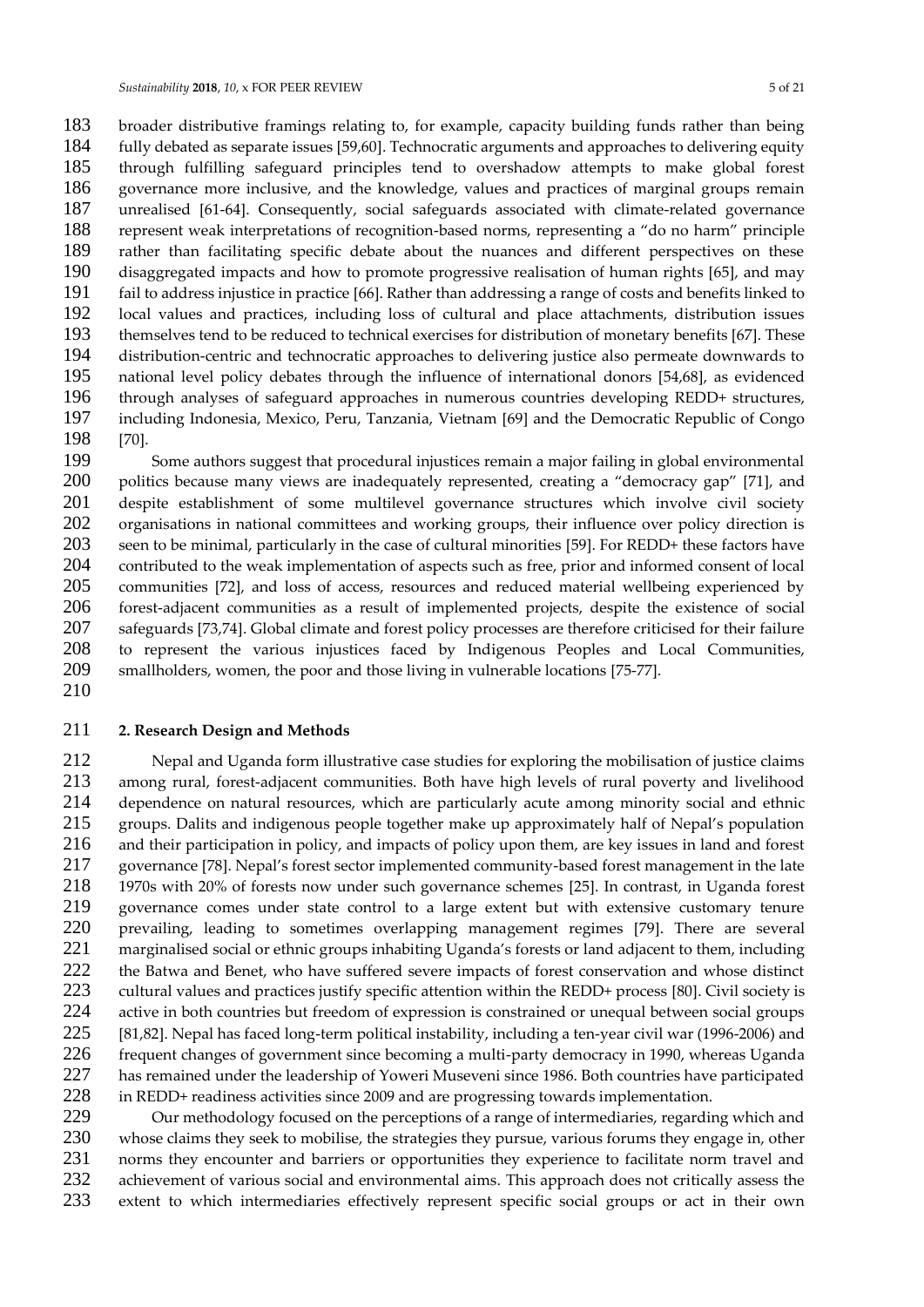234 strategic interests, yet does provide robust insights into actions and interactions to promote norm<br>235 travel, reactions to perceived barriers and opportunities and claims regarding influence. travel, reactions to perceived barriers and opportunities and claims regarding influence. Semi-structured interviews, each lasting one to two hours (see Supplementary Information for interview guide), were held with 16 intermediaries from Nepal and 16 from Uganda, who were sampled to include varied types of organisations with diverse objectives operating at a variety of scales. Participants primarily represented civil society organisations, but also included state officials, journalists and private sector actors, operating at various levels from local scale community work and mobilisations to national and international networks and policy forums (Table 1). Not one of the 242 32 intermediaries functioned solely at local, national or international levels, and most worked at all 243 three. For example, even local government officials had attended international UNFCCC<br>244 conferences. Furthermore, both social and environmental objectives guided the climate-related conferences. Furthermore, both social and environmental objectives guided the climate-related forestry work of all 32 participants. All interviews were conducted by the authors, 26 during 2016, while six interviews were held with subnational intermediaries in Uganda in 2014.

247 Six interviews in each country were held at local level with intermediaries working in areas 248 adjacent to forests where strict protection for biodiversity conservation has adversely impacted some<br>249 local communities' resource access. land tenure security and place attachments: around Mount local communities' resource access, land tenure security and place attachments: around Mount 250 Elgon National Park in Eastern Uganda and Chitwan National Park in Southern Nepal. Again, 251 intermediaries were selected to represent a diversity of organisations and perspectives on forest 252 governance and associated social issues. Around both Mount Elgon and Chitwan National Parks,<br>253 impacts have been particularly acute for Indigenous Peoples or cultural minorities inhabiting those impacts have been particularly acute for Indigenous Peoples or cultural minorities inhabiting those 254 areas, affecting access to ancestral lands, resources and cultural practices associated with their 255 identities. Whilst these may appear to be extreme examples, similar concerns are evident around<br>256 forest governance in other parts of Nepal and Uganda, as well as in many other countries [25.83-86]. 256 forest governance in other parts of Nepal and Uganda, as well as in many other countries [25,83-86]. 257 At Mount Elgon, carbon-based forest governance has been established, initially through The Uganda<br>258 Wildlife Authority - Forests Absorbing Carbon Emissions (UWA-FACE) project from 1992 and more 258 Wildlife Authority - Forests Absorbing Carbon Emissions (UWA-FACE) project from 1992 and more 259 recently through the Mt. Elgon Regional Eco-System Conservation Programme (MERECP). For the 260 site around Chitwan, REDD+ projects are in the planning stage, though pilot studies have been<br>261 conducted within the same district [87]. The remaining ten semi-structured interviews in each 261 conducted within the same district [87]. The remaining ten semi-structured interviews in each 262 country were conducted with intermediaries based in the capital cities, Kathmandu and Kampala. 263 Participants were selected to represent a diversity of actors seeking to advance both environmental 264 management and social outcomes of the rural population, and with potential to mobilise and 265 advance iustice-related norms based on recognition of local values and practices. The intermediaries advance justice-related norms based on recognition of local values and practices. The intermediaries 266 participating in this study represented stakeholders in a variety of policy sectors, though all had 267 some involvement in climate-related forest governance and the majority had been directly engaged 268 in formal REDD+ policy processes.

- 269
- 
- 270 Table 1. Roles and scale of work of 16 intermediaries interviewed in Nepal and Uganda, based 271 on participants' self-description. Organisation names have been removed to maintain anonymity.

| Uganda                                 |                        | Nepal               |                       |
|----------------------------------------|------------------------|---------------------|-----------------------|
| Description of role                    | Primary scale of work  | Description of role | Primary scale of work |
| Civil society – human                  | Subnational            | $Civil$ society $-$ | Subnational           |
| rights                                 |                        | indigenous rights   |                       |
| Civil society $-\lambda$ - land rights | Subnational            | Civil society $-$   | Subnational           |
|                                        |                        | indigenous rights   |                       |
| Civil society $-\lambda$ land rights   | National/International | Civil society $-$   | Subnational           |
|                                        |                        | community forestry  |                       |
| Government official $-$                | National/International | Civil society $-$   | Subnational           |
| climate change and                     |                        | environment and     |                       |
| forestry                               |                        | development         |                       |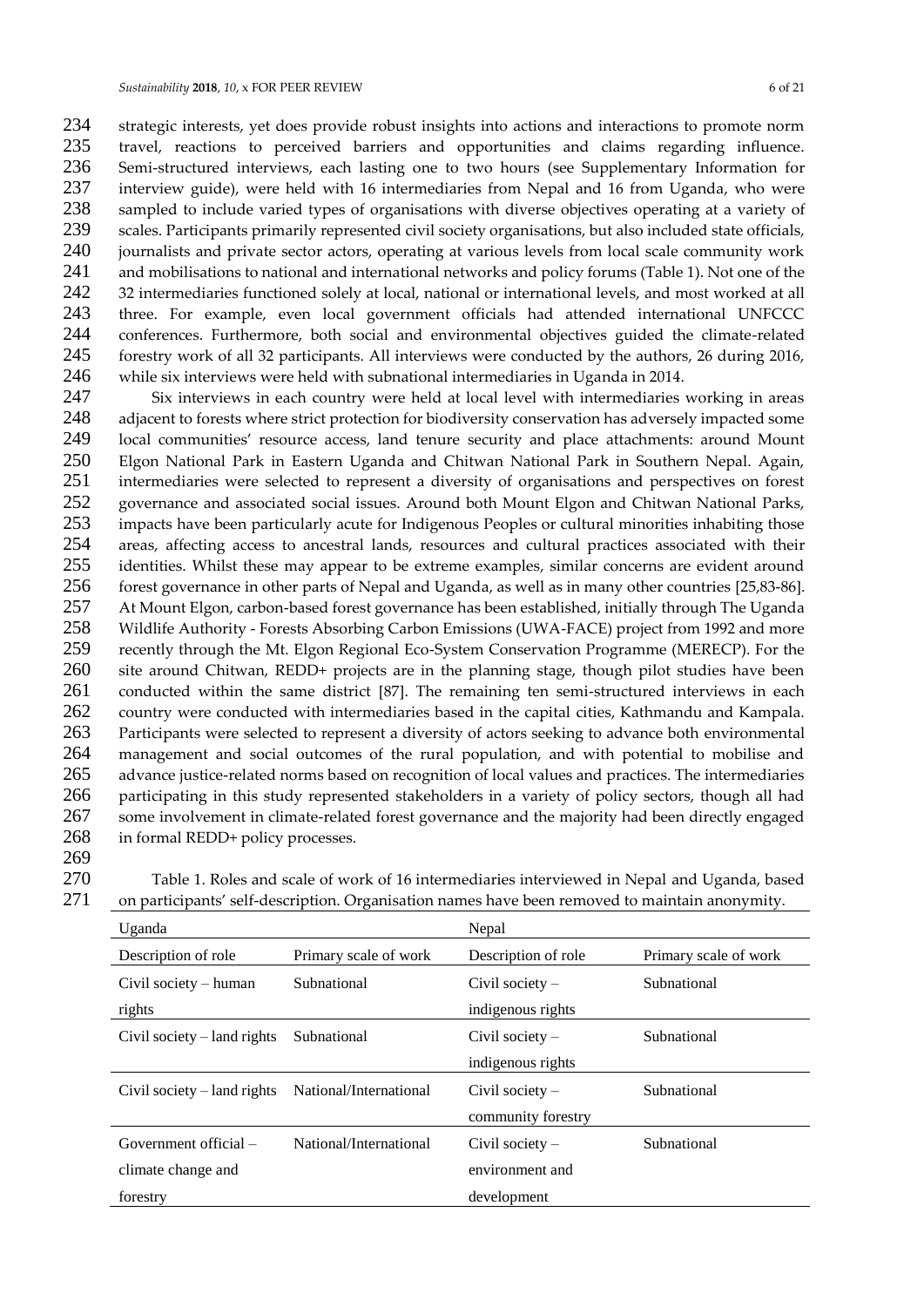| Civil society – climate  | National/International | Civil society -           | Subnational            |
|--------------------------|------------------------|---------------------------|------------------------|
| change and forestry      |                        | biodiversity conservation |                        |
| Civil society -          | National               | Local government          | Subnational            |
| environment and          |                        | official - biodiversity   |                        |
| development              |                        | conservation              |                        |
| Private sector-          | National               | Civil society $-$ gender  | National               |
| commercial forestry      |                        | and environment           |                        |
| Civil society – poverty  | Subnational/national   | Civil society -           | National/International |
| and rights               |                        | indigenous rights and     |                        |
|                          |                        | climate change            |                        |
| Journalist – environment | National               | Civil society - natural   | National/International |
| and development          |                        | resource conflict         |                        |
| Local government         | Subnational            | Civil society -           | National/International |
| official - forestry      |                        | community forestry and    |                        |
|                          |                        | human rights              |                        |
| Local government         | Subnational            | Government official -     | National/International |
| official – environment   |                        | climate change and        |                        |
| and development          |                        | forestry                  |                        |
| Local government         | Subnational            | Civil society – forestry  | National/International |
| official - environmental |                        | and development           |                        |
| protection               |                        |                           |                        |
| Civil society - climate  | Local to international | Civil society - Dalit     | National/International |
| change and development   |                        | rights and environment    |                        |
| Civil society - climate  | Local to international | Civil society -           | National/International |
| change and development   |                        | biodiversity and climate  |                        |
|                          |                        | change                    |                        |
| Civil society -          | National/international | Journalist - environment  | National/International |
| sustainable development  |                        | and development           |                        |
| and education            |                        |                           |                        |
| Government official -    | National/international | Private sector-           | National/International |
| environmental            |                        | environmental             |                        |
| conservation             |                        | consultancy               |                        |

<sup>272</sup>

 Semi-structured interviews were flexible and exploratory, expanding across a range of topics. At the minimum, interviews sought to elicit perceptions of participants on specific themes in line with the conceptual framework (Figure 1): the intermediaries' priorities in their work; the justice concerns they seek to mobilise, and for which people; the actions and interactions they undertake in 277 different forums to mobilise those concerns and influence different actors and policy debates; any barriers faced in doing so and responses to them; any successes enjoyed and factors enabling them; their perceptions of REDD+ and climate policy processes at different levels of governance, norms within them and level of engagement. Interviews were all conducted in English with answers noted as fully as possible. Transcripts were coded thematically in accordance with the concepts described above and analysed inductively using NVIVO 10 [88].

283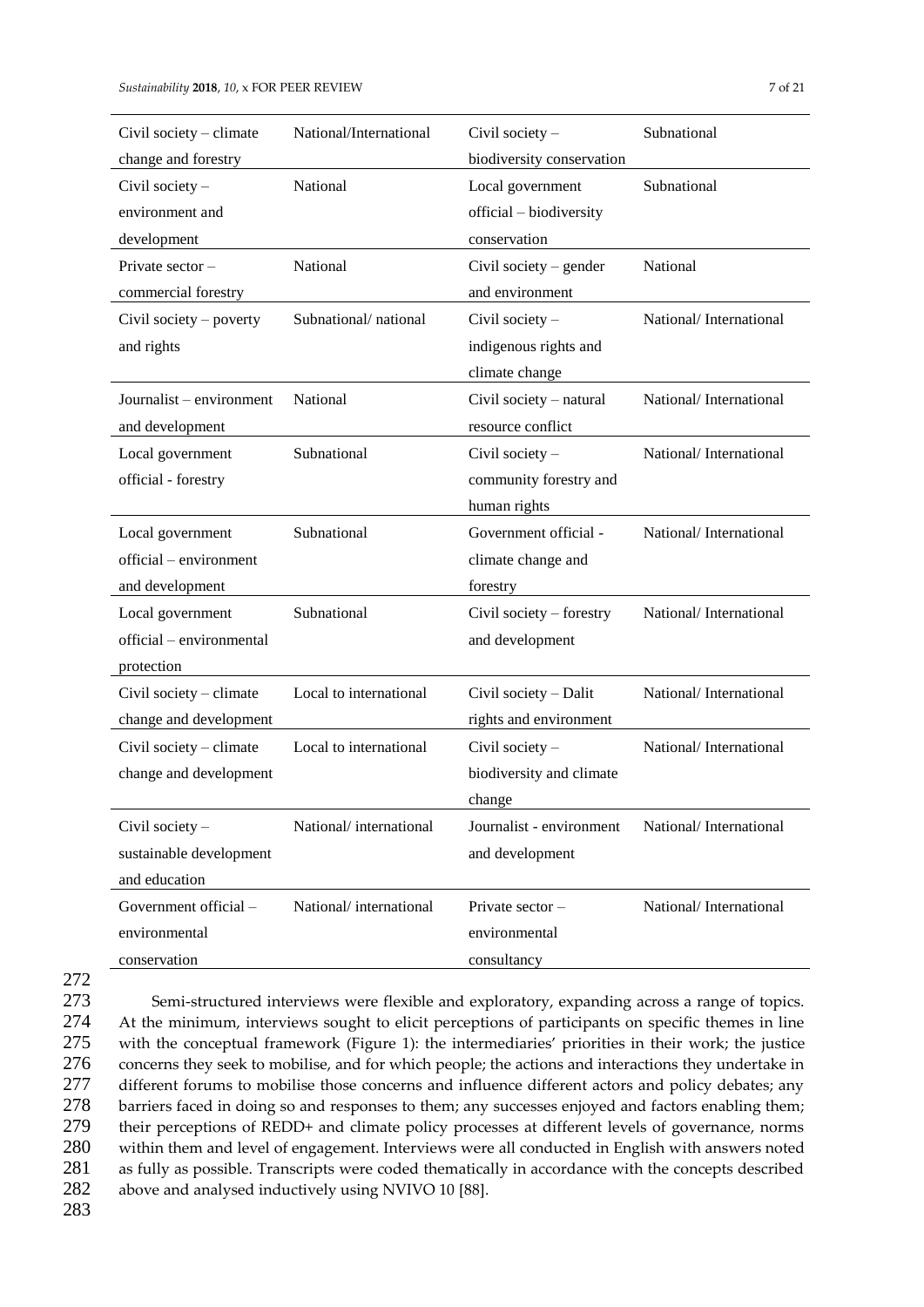## **2.2 Case study sites**

 Mount Elgon National Park lies on the border between Uganda and Kenya. The Ugandan side 286 of the National Park is governed by the Uganda Wildlife Authority and covers more than 1,000 km<sup>2</sup>. Due to the fertile volcanic soils and favourable climate for growing crops, the area is one of the most densely populated rural areas in the country. An exclusionary protected area was first established by the British in the early twentieth century, but periods of deforestation, conversion to agriculture and settlement occurred post-independence, in the mid- 1970s and again in the early 1980s [89]. The area was declared a National Park in 1993 followed by mass evictions without compensation of potentially more than 100,000 people [90]. This has led to ongoing conflicts and legal proceedings 293 between local communities and authorities, particularly the Uganda Wildlife Authority, over park<br>294 boundaries, land tenure and human rights violations. These have been particularly acute among the boundaries, land tenure and human rights violations. These have been particularly acute among the Bagisu and Sabiny ethnic groups, including the Benet, who claim ancestral connections to specific lands around Mount Elgon [91]. Issues were exacerbated through a carbon forestry scheme established in 1992, The Uganda Wildlife Authority - Forests Absorbing Carbon Emissions (UWA-FACE) project, which aimed to reforest 25,000 hectares of degraded land within the newly established park boundaries. Influenced by widely publicised human rights violations by UWA staff, the project ceased formal operation in 2002, though many ongoing tenure disputes remain unresolved [92,93].

 In southern Nepal the establishment of Chitwan National Park in 1973 and demarcation of boundaries resulted in large-scale relocation of the rural population residing inside the park. Boundaries and governance have been intermittently renegotiated with further relocation, including instances of compensated resettlement. Many of those living inside the park were indigenous Tharu, and their gradual relocation, many being moved to New Padampur with very limited influence over decisions made, has had profound economic, social and cultural impacts, including separation from their ancestral lands and spiritual homes [94]. While more powerful villagers with ample resources were able to gain considerable compensation helping them to adapt to a new environment, away 310 from their cultural practices around riverine resources and wetland farming, many others failed to <br>311 gain land or adapt their livelihoods to the new surroundings [95]. gain land or adapt their livelihoods to the new surroundings [95].

#### **3. Results**

#### **3.1 Prominence of recognition issues for local communities**

 The interviews with intermediaries provided strong evidence that recognition-based concerns of local communities are viewed as important factors to take account of in designing forest governance programs. In Uganda it is widely acknowledged, as one intermediary put it, that "*customary land*  tenure dominates across this country." This emphasizes the prevalence of local values and practices and the importance of related norms being adequately represented in national and international policy. Programs devised externally by influential international actors are therefore viewed as possible threats to this tenure system. For example, as another intermediary described, "*the World Bank is about competitiveness and enterprise. They are looking for economic growth. That happens through*  agricultural projects, dams, roads, and that can escalate land conflicts." Forest conservation in Uganda has been characterised by the imposition of strict protection, which has resulted in severe impacts for 324 local communities and Indigenous Peoples in many areas, including failure to recognise customary<br>325 tenure and access rights to resources important for traditional practices and livelihoods, with rights tenure and access rights to resources important for traditional practices and livelihoods, with rights 326 being violated through evictions and physical abuse. As a human rights activist operating around<br>327 the Mount Elgon National Park described: "Members of these communities claimed that this was their the Mount Elgon National Park described: "*Members of these communities claimed that this was their ancestral land, they had the rights to access the land and their ancestors are buried there and they had their homes in that place. After the government gazetted the park, they started to carry out evictions without warning. These were totally violent evictions in which they burned houses, and made human rights violations like rape. They killed around 100 men, women and children and people lost animals and property at that time*." In Nepal, land tenure was also a recognition issue considered of primary importance. Although 333 community management of forests had a long history across the country, rights over land and<br>334 customary tenure were poorly recognised by the state. Civil society representative. Nepal: "Rights customary tenure were poorly recognised by the state. Civil society representative, Nepal: "*Rights*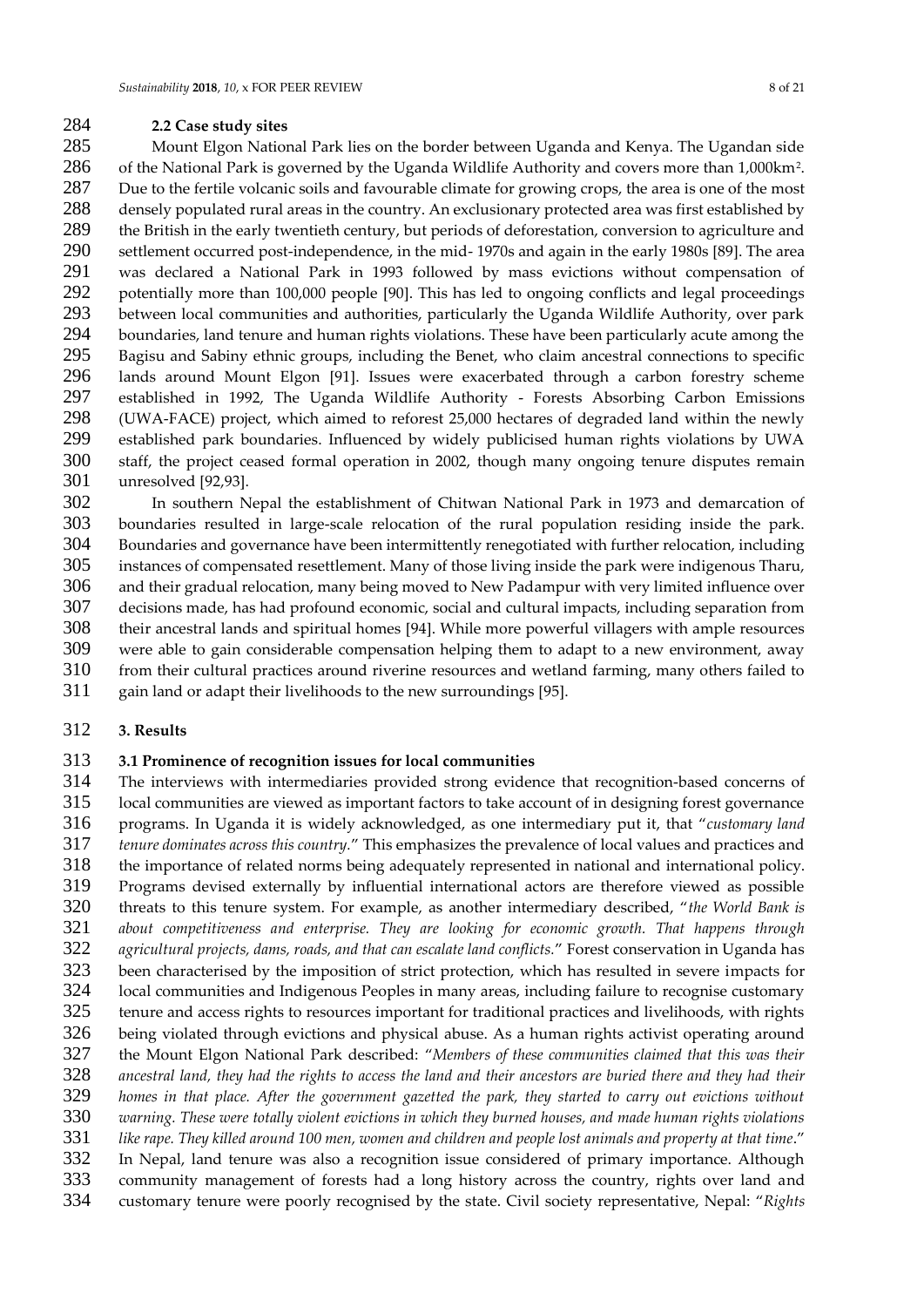- *are held by the government and the system is not able to work for the people. If we want to overcome all the challenges and make sustainable natural resource and forest management we need to change the existing tenurial structure, we need tenure reform.... That's why we are asking for clear tenure on a communal basis.*"
- Intermediaries in Nepal acknowledged that recognition-based injustices, similar in nature to those at
- Mount Elgon, had occurred both around Chitwan National Park and in relation to forest
- conservation across the country. Some highlighted the case of the Tharu around Chitwan, who had initially been forcibly evicted from the park, and later many were resettled, after very limited
- participation in decision-making, in areas which could not provide land and resources suited to their
- cultural practices of river-based livelihoods and agricultural practices. Those entering protected
- 344 areas to try to access such resources risked being beaten or raped by armed forces. Examples of<br>345 similar issues relating to non-recognition of values, customary tenure and traditional practices for
- similar issues relating to non-recognition of values, customary tenure and traditional practices for indigenous groups (who officially make up 37% of the national population) and for Dalits,
- particularly women, were provided by intermediaries for protected areas across Nepal.
- Civil society representative, Nepal: "*Women are facing violence by armies. In Chitwan alone almost 300 children have been born through gender based violence.*"
- 

#### **3.2 Intermediaries supporting distribution and 'do-no harm' as paths to sustainability**

- Despite the intermediaries' awareness of recognition issues as relevant to climate-related forest 353 governance, many of those interviewed did not mobilise recognition issues in their work. Half of the 354 32 interviewees - nine in Uganda and seven in Nepal - paid little regard to issues of tenure or 32 interviewees - nine in Uganda and seven in Nepal - paid little regard to issues of tenure or cultural identities and practices. Although all 16 pursue social objectives in their work, they
- 356 commonly emphasize norms about distribution, particularly based around economic solutions to<br>357 promote sustainability and address social problems, whilst downplaying issues of recognition. Local
- promote sustainability and address social problems, whilst downplaying issues of recognition. Local government officer, Uganda: "*If people remain in poverty, they will remain in rural areas. … We are*
- *arguing for the government to come up with a big project for people nearby parks to urbanise and move out of*
- *poverty."*
- This group of intermediaries tend to accept the dominant norm complex in climate-related forest governance, which treats the recognition of affected forest communities as of marginal relevance.
- Some view local practices to be in conflict with ecological sustainability rather than positively linked or part of potentially sustainable solutions; that local communities are responsible for creating
- conflicts through unreasonable claims to land, which are not recognised by, or valid in, law: these
- intermediaries therefore actively favour policy options which would work against recognition
- claims impeding the travel of recognition norms to national and international institutions on forest governance
- Journalist, Uganda: "*People need to be educated, FACE (carbon forestry project at Mount Elgon) did the right*
- *thing by sticking to the 1993 park boundary, but people didn't like that. I haven't really seen any mobilization:*
- *people just respond and react. People might sometimes cause conflict, then UWA responds forcibly.*"
- In line with their focus on more tangible or objective social norms and a 'do-no harm' principle,
- some of those norm-takers do seek to mobilise local concerns when objective, physical harm is being
- 374 imposed on local communities and clear human rights violations have been committed.<br>375 Local government officer at Mount Elgon: "UWA was behaving like an organization that
- Local government officer at Mount Elgon: "*UWA was behaving like an organization that doesn't care*
- *about people's lives. They were just shooting people for taking firewood, and raping women with firewood who*
- *had strayed into the national park. We had to bring the head of police in, the inspector general of police. When*
- 378 *UWA were raping women and dehumanizing men, and cutting crops when they were about to mature we* <br>379 *think this is really inhuman. think this is really inhuman*."
- From their perspectives, those norm-takers perceived that social safeguards within REDD+ and
- climate governance are adequate to address relevant social concerns, and focused on distribution of
- 382 material benefits to minority groups or to promote alternative livelihoods to reduce their forest uses<br>383 as primary mechanisms for providing more sustainable and just outcomes.
- as primary mechanisms for providing more sustainable and just outcomes.
- Government official, Nepal: "*If the money amount is big and they've reduced deforestation, then we can*
- *distribute some to households. The main guiding principle behind benefit sharing would be livelihood*
- *diversification to reduce dependency on the forests…..2nd is the social safeguards for marginalised groups. We*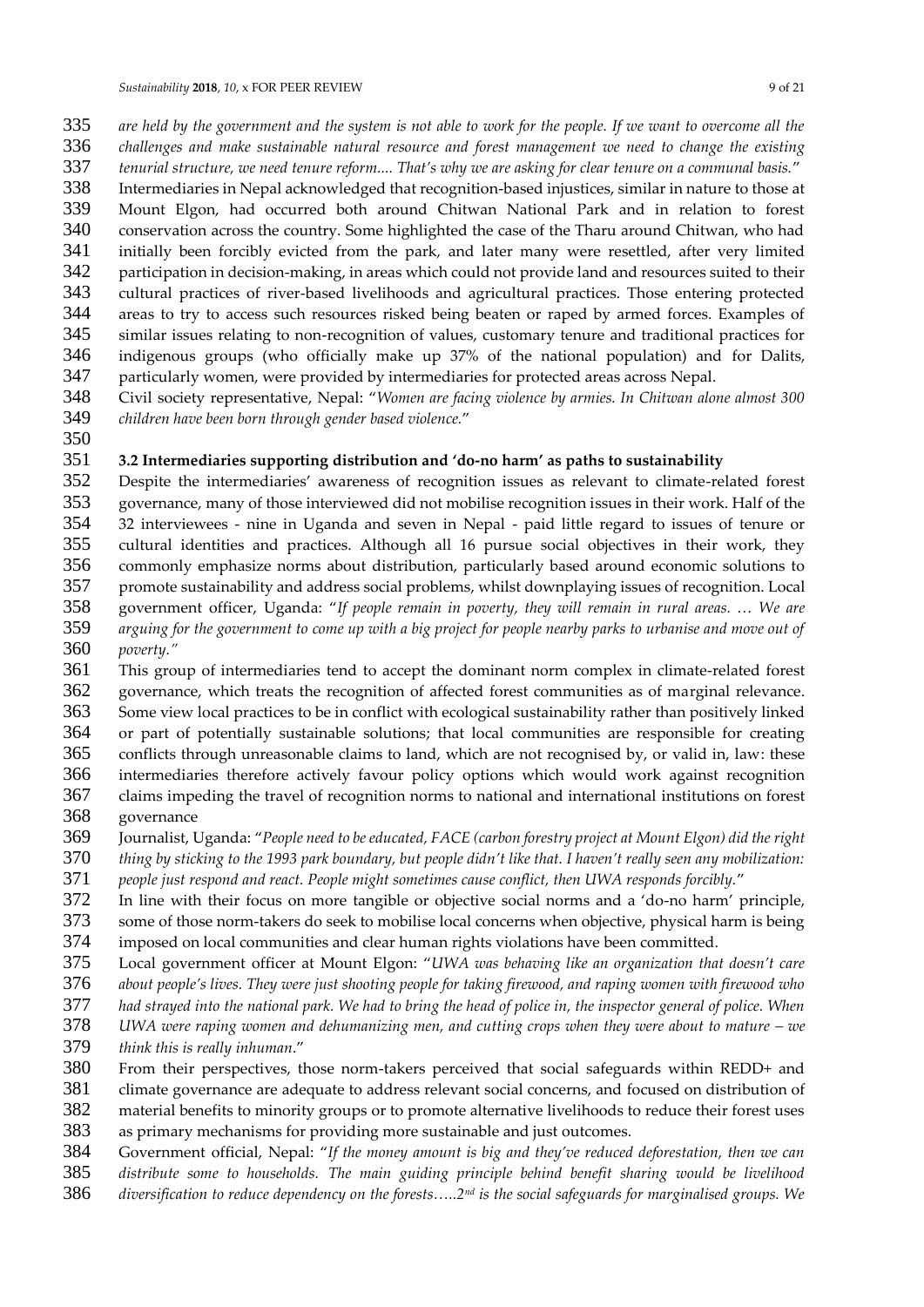- *have to think about that as well so a percentage (of monetary benefit) will go for their welfare, also technical stuff for training them too.*"
- 

**3.3 Norm entrepreneurs' efforts to mobilise recognition-based norms in support of sustainability**

The remaining half of the 32 intermediaries interviewed (9 in Nepal and 7 in Uganda) sought to

mobilise recognition-based claims of local communities to varying extents, emphasizing recognition

- of local values and practices as a pathway to enhanced social outcomes and ecological sustainability.
- From their perspective, enhanced recognition can reduce environmental conflicts that undermine
- sustainable practices and foster greater legitimacy, trust and support for sustainable development
- programs or regulations. As one norm-entrepreneur in Nepal expressed: *"There are so many customary practices to manage natural resources sustainably, but the trust (of authorities) is gone, there is none of it*
- *there."* Similarly, in Uganda a local representative of a community evicted from Mount Elgon
- National Park elaborated: *When living on our piece of land, we kept the environment very well, we kept our*
- *trees. But when UWA take over and there they are now doing charcoal burning and sawing - the park may not*
- *be forested in ten years. But formerly, we were caring for trees. Now there is no good relationship between*
- *community and UWA and there is no security for our environment."*

 Furthermore, this group of intermediaries suggested that recognition of local natural resource management practices can proactively empower local communities to mobilise against unsustainable initiatives such as removing primary forests or damaging watercourses for short-term extractive gains, proposals often supported by local and national government agencies. A Ugandan

civil society actor described: *"Especially where the ownership of the land is customary, those people have no* 

- *documentation of their entitlements, so we work mostly in that area at present….. Speculators are evicting*
- *people with minimal compensation ….. We gathered together two groups …. to give the people there greater*
- *strength. They know their rights and can push away investors… The challenge is to represent the value of the*   $forest.$ "
- The greatest examples of normative and transformative progress towards enhanced recognition for
- 413 local communities, particularly for cultural minorities in both countries, were made through several<br>414 simultaneous tactics which facilitated iustice-related norm travel between local communities. simultaneous tactics which facilitated justice-related norm travel between local communities,
- national advocacy coalitions and international donors. Described and exemplified below, this
- mobilisation pathway was followed by four civil society interviewees representing either human
- 417 rights or land rights in Uganda, and in Nepal for seven intermediaries promoting Dalit rights, tenure<br>418 rights related to community forestry. Indigenous Peoples, gender equity and transformation of land

rights related to community forestry, Indigenous Peoples, gender equity and transformation of land conflicts.

- Initially, intermediaries worked at the grassroots level to support the establishment of local
- 421 associations among those with common recognition claims and promote awareness of rights and to<br>422 obtentially pool knowledge and resources among them.
- 422 potentially pool knowledge and resources among them.<br>423 Civil society representative for land rights. Uganda: "W
- Civil society representative for land rights, Uganda: *"We advocate for fair land laws and policies. We are*
- *strong at the national level, we influence policy effectively but most of our success is at grass roots level. Given*
- *the very weak implementation of laws, the abusive policies which we face, we have to stand by people at the local*
- *level. Where they are particularly vulnerable we stand by them…… We formed communal land associations on*
- *clan grounds….. We are now trying to champion this across the country as a way forward*."
- 428 In tandem with building local groups, this particular justice broker, among others, then sought to<br>429 arise awareness, using various media channels and through building of coalitions of interest, to gain raise awareness, using various media channels and through building of coalitions of interest, to gain 430 the involvement of powerful external actors. Those actors included international donors and<br>431 multilateral organisations, who supported collective action based on norms within their 431 multilateral organisations, who supported collective action based on norms within their<br>432 organisations or those promoted in democratic developed nations for example to seek legal redress organisations or those promoted in democratic, developed nations, for example to seek legal redress
- for human rights violations, while providing some protection against authoritarian reaction to those
- 434 local groups. For example, one interviewee described how he and other human rights activists<br>435 around Mount Elgon used radio and internet to publicise human rights violations by the Uganda
- around Mount Elgon used radio and internet to publicise human rights violations by the Uganda
- Wildlife Authority, culminating in support from international non-governmental organisations,
- production of a powerful documentary which was widely disseminated and led to involvement of
- important donors to Uganda, the European Union and World Bank, who applied pressure to the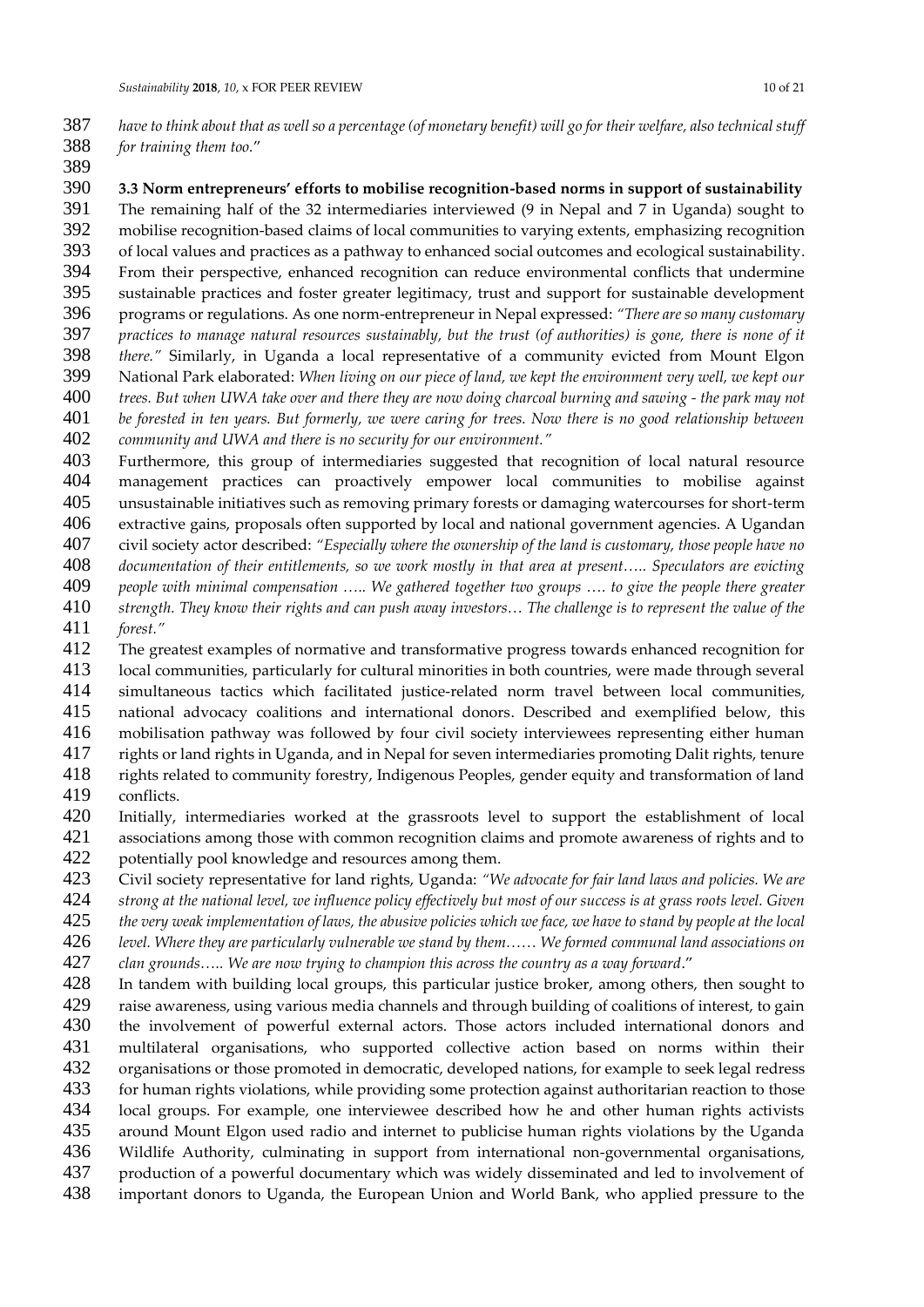- 439 Ugandan government ('Mount Elgon Violations', Uganda Human Rights Network<br>440 https://www.youtube.com/watch?v=OlDTRSO9exY, Published 2011 by World Resources Institute). https://www.youtube.com/watch?v=OIDTRSO9exY, Published 2011 by World Resources Institute).
- Human rights activist, Uganda: "*When donors come, they put certain pressures on. The documentary was helpful. When donor money is implicated in human rights violations, they cannot accept that – World Bank money cannot be implicated in human rights violations. So we lobby them.*"
- This international pressure led to very direct norm travel, through a program conducted by Uganda's Human Rights Network to train UWA staff, from rangers to senior staff, in human rights approaches.
- A third strand of this overall strategy was to act as part of, and advocate for change through, 448 multiscale networks focused on specific minority groups or recognition issues with international<br>449 umbrella organisations, forums and influence. Those umbrella organisations, or in some cases, umbrella organisations, forums and influence. Those umbrella organisations, or in some cases, expert individuals, often provide training and advice on how to successfully advocate for change.
- For example, an interviewee representing a civil society organisation in Nepal gained funding and
- training from charitable bodies, academics and practitioners focused on mediation and conflict
- 453 transformation. Through internationally-led and funded training with government officials and<br>454 marketing campaigns including social media this has resulted in changed approaches to more than marketing campaigns including social media this has resulted in changed approaches to more than
- 75 land tenure-based conflicts across the country, often involving longstanding issues of
- non-recognition of the values and practices of cultural minorities. In Uganda, a representative of a
- land rights organisation reported that, through the International Land Coalition in Rome, such a strategy is leading to the widespread piloting of communal land agreements, funded by the World Bank, after almost 20 years of legal provision remaining dormant, unimplemented by the
- 460 government. That strategy was also reported to have helped prevent a government plan to reform<br>461 the constitution to make acquisition of land easier for large-scale private investment projects. the constitution to make acquisition of land easier for large-scale private investment projects.
- This strategy was, however, not successful for all intermediaries pursuing enhanced recognition. In some instances, normative barriers were perceived to be too great, most evidently in the case of Dalit rights, for whom mobilisation appeared to be normatively restricted at all levels of governance and in all forums. Here the enduring structure of caste hierarchy points to constraints on the cross-scalar
- movement of justice-as-recognition norms, arising from a particular political economy context.
- As one civil society representative for Dalit rights in forest governance in Nepal stated: "*Dalits are not*
- *recognised, there are no institutions to represent them…..Nepal does suggest in the UN conventions to get*
- *Dalits recognised, but India always blocks that, and there are 200 million plus Dalit in India …… Our political*
- *network is very weak … even individual consultants have more power than us. The media just feel sorrow but*
- *they can't really support us. You know everyone knows IPs (Indigenous Peoples) but no one in the world knows Dalit."*
- 

#### **3.4 Limitations in the REDD+ (national and international) and UNFCCC climate forums as**  perceived by justice brokers

- Ostensibly, the set of strategies described above served to bypass mainstream policy fields such as
- climate change, REDD+, biodiversity conservation, poverty reduction and so on at the national level.
- 478 Although norm entrepreneurs still maintained some involvement in these policy fields, these were<br>479 perceived to be more restricted spaces for progressive norm travel and transformative change.
- 479 perceived to be more restricted spaces for progressive norm travel and transformative change.<br>480 Civil society representative, Uganda: "People are not challenging that hierarchy, the knowledge b
- Civil society representative, Uganda: "*People are not challenging that hierarchy, the knowledge barriers*
- *they impose. Other people who would do something get lost in that process. At meetings people get very angry*
- *at how they are run. So we need the capacity for people to challenge that at every level, the international,*
- *national… It's become populated with people who won't rattle the cage. It's unimplementable*."
- Civil society representative, Nepal: "*There are social criteria in implementation, a certain percentage of*
- *money for women etc. But the question is really if you take that formal approach, it is not just a question of*
- *distribution but one of marginalisation."* Many justified their involvement in REDD+ policy or on the national working group not through
- support for the program or the potential for enhanced recognition of tenure, values and rights, but
- because of the need to maintain a presence to ensure sufficient protection against further injustice
- through deterioration of rights or misrecognition.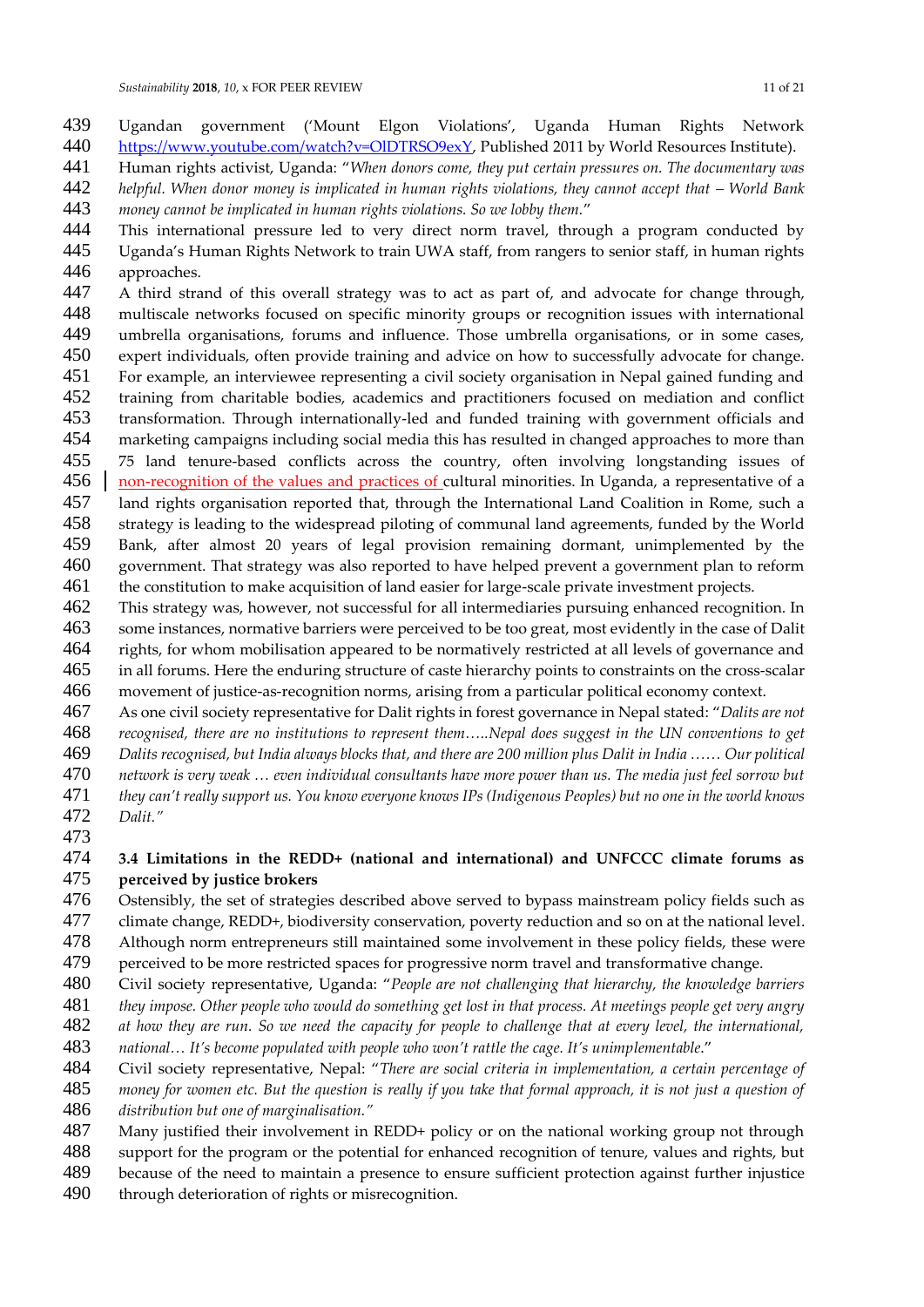- Civil society representative, Nepal: "*The remaining rights and livelihoods Indigenous Peoples have, they*
- *are already deprived, so there is chance of their titles being sold, whole areas can be restricted to people. So*
- *instead of making these claims about REDD, we try instead to affect the discourse to ensure that those Indigenous Peoples claims are at least there and recorded, so we can be sure that their tenure will not be*
- *diminished even further.*"
- Efforts to lobby government and donors through these processes were therefore viewed as less
- effective strategies, and occasionally resulted in subsequent exclusion from them, as reported by
- four different interviewees. For example, an interviewee acting as proponent of gender equity in
- Nepal suggested that attempts to raise gender equity as a topic had led to exclusion from formal
- REDD+ policy processes.
- "*Like with REDD, I don't get invited to the working group meetings anymore. I don't know why. But it is important to get knowledge heard in the process. It's hard to get gender and inclusion in.*"
- Subsequently that person opted to devote more resources to forums associated with the Sustainable Development Goals rather than climate change or REDD+ due to greater perceived inclusion and
- opportunity for influence.
- Most norm entrepreneurs also avoided climate policy arenas at the international level, perceiving
- them as constrained forums for debating recognition-based norms: mainstream policy is instead
- heavily focused on inequality between nations and distributional mechanisms to provide technical
- capacity to implement market-based solutions. As an exception, those supporting indigenous
- groups in Nepal had gained status and (despite continuing instances of exclusion from some
- discussions) increasing participation at United Nations Framework Convention on Climate Change
- policy forums and sought to use those to gain meaningful recognition of their values, tenure systems
- and practices in international policy, through which to indirectly influence recognition or at least the
- 514 level and quality of political participation at national level, for instance:<br>515 "The Indigenous Peoples movement has a very long history and hasis to
- "*The Indigenous Peoples movement has a very long history and basis to be recognised as a separate constituency under UNFCCC... There has also been elaboration of collective human rights. That recommendation allows us to push issues forward.*"
- Yet, even representatives of indigenous organisations felt their participation in such state-centred
- 519 international forums was highly constrained, stating that they relied on non-indigenous champions<br>520 and informal, opportunistic associations with political leaders to achieve meaningful moments of
- and informal, opportunistic associations with political leaders to achieve meaningful moments of
- political influence.

#### **4. Discussion**

523 Global forest governance is proliferating with considerable financial and institutional resources<br>524 being directed towards policy processes to inform projects targeting ambitious ecological and social being directed towards policy processes to inform projects targeting ambitious ecological and social goals. Those processes involve a wide range of intermediary actors, or justice brokers, across civil 526 society, state and private sector. But although presenting potential forums to address the persistent<br>527 iustice concerns of local communities and cultural minorities, iustice-related norms tend to be justice concerns of local communities and cultural minorities, justice-related norms tend to be 528 reduced to technical monitoring exercises geared towards doing no harm rather than progressively<br>529 recognising diverse identities, values, practices, vulnerabilities and potential contributions to recognising diverse identities, values, practices, vulnerabilities and potential contributions to sustainable natural resource management [7]. Recognition-based concerns are essentially washed out of equity framings carried forward in policy discussions such that the form of equity discussed in formal policy processes carries a different meaning to the forms of justice sought by local communities [69]. Yet, as our case studies show, REDD+ or forest and climate governance programs are implemented not in simple socio-political contexts but complex situations of high social diversity, power inequalities and longstanding recognition-based struggles, where lack of local 536 | legitimacy and trust of authorities is likely to threaten their ecological effectiveness. These conditions indicate an imperative for the 'weaving' of indigenous and local understandings of ecosystem services and governance norms into mainstream policy processes [44], though such boundary work to bridge normative differences is absent- in REDD+, being precluded because the institutions designing and leading the processes struggle to accommodate justice-related recognition norms in social safeguarding discourses and practices. REDD+, as debated in policy forums in Uganda and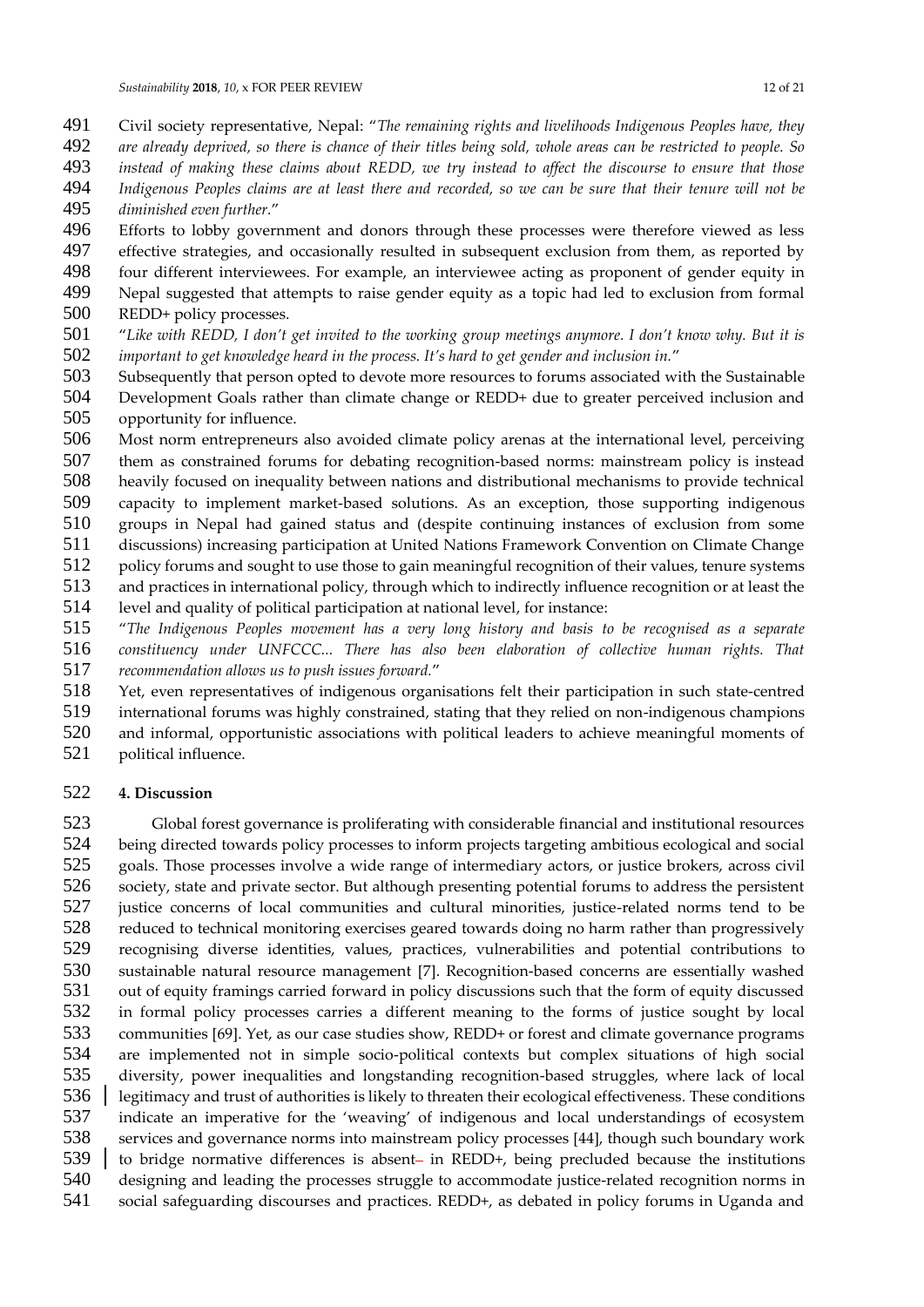542 Nepal, offers weak opportunities for *upward travel of local norms and associated advances in social* 

 development because of the absence of boundary institutions as forums to negotiate these diverse perspectives. Therefore, the way equity is framed is inadequate to address injustice, and a justice gap between local perspectives and policy processes persists.

 Although the constrained political space in climate governance has been detailed previously, at international and national levels [8], our analysis of intermediary perspectives and actions in Nepal and Uganda provides enhanced theoretical and practical understanding of the politics of scale and barriers to reconciliation of contrasting justice-related norms. It supports a broad conception of intermediaries (negotiating over the provision and effects of ecosystem services) as creating, and operating in, both formal and informal networks depending on perceived opportunities for influence [38]. Advancing such understanding is important to inform sustainability science, not least "because how these intractable issues of justice are dealt with (or not) will be a crucial factor in determining the effectiveness of the emerging climate regime," [60].

 It may appear, from participation activities underway, that REDD+ processes have gained widespread participation from civil society, state and private sector stakeholders. However, our in-depth analysis of governance processes and power relations reveals that intermediaries involved in REDD+ are polarised between those who give precedence to recognition-based issues and those who deprioritise them in favour of ecological goals or more simplistic framings of equity. This brings into question claims of inclusivity and effective participation in national scale climate policy processes. Our findings uncover how intermediaries seeking to mobilise recognition claims of local communities do not target climate policy processes, including REDD+, as progressive forums for transformative change and those who maintain involvement do so simply to avert further erosion of rights and cultural recognition. Several evade REDD+ and climate policy processes altogether, in favour of alternative forums and policy arenas offering more opportunities for progressive norm travel, a tactic described in other studies on environmental policy negotiations [49]. The prioritisation and pursuit of recognition-centred justice claims by half of the intermediaries in this study, and their dissatisfaction with REDD+ and climate policy debates focused on issues of material distribution or simplistic interpretations of procedural justice, supports the argument made by 570 prominent theorists that attempts to realise just, emancipatory outcomes, or even simply to gain<br>571 legitimacy among affected people, will fail if they disregard recognition of diverse values, identities legitimacy among affected people, will fail if they disregard recognition of diverse values, identities 572 and practices [96,97]. Attention to recognition as a central pillar of just or equitable environmental<br>573 conservation policy has been severely lacking [22]. Our analysis shows that neglected aspects of conservation policy has been severely lacking [22]. Our analysis shows that neglected aspects of recognition include customary and communal tenure systems over land and resources and 575 group-specific place attachments. These themes, and barriers to upward travel of norms related to | local tenurial institutions, were consistent for both Uganda and Nepal, despite their different social and political contexts.

 Our findings raise questions as to why opportunities to advance land tenure, human rights and cultural respect (and their potential contribution to environmental sustainability) do not avail in 580 climate governance. The balance of institutional power leans towards economic and ecological<br>581 objectives, precluding not only consideration of aspects of local community wellbeing and objectives, precluding not only consideration of aspects of local community wellbeing and experiences, but of alternative forms of governance or debates about them, and forecloses the potential for empowering transformation, including rebuilding of trust with local communities, support for customary practices and enhanced local stewardship [98]. Programs formed as part of global climate governance are consequently perceived as threats rather than opportunities by vulnerable and marginal groups and civil society working on their behalf. Yet climate governance consists of numerous sustainable and human development programs, such that the evident suppression of contemporary (and in other governance regimes, powerful) norms on human rights, 589 indigenous knowledge and land tenure systems is counterproductive for REDD+ implementation.<br>590 To realise the possibility for both social and environmental gains for vulnerable and marginal To realise the possibility for both social and environmental gains for vulnerable and marginal groups and overcome persistent issues of mistrust which impede them, progressive norms based on recognising diverse knowledge systems, land and resource rights, and place-based identities must be made central to governance processes for climate and sustainability [15,99]. Practically, this must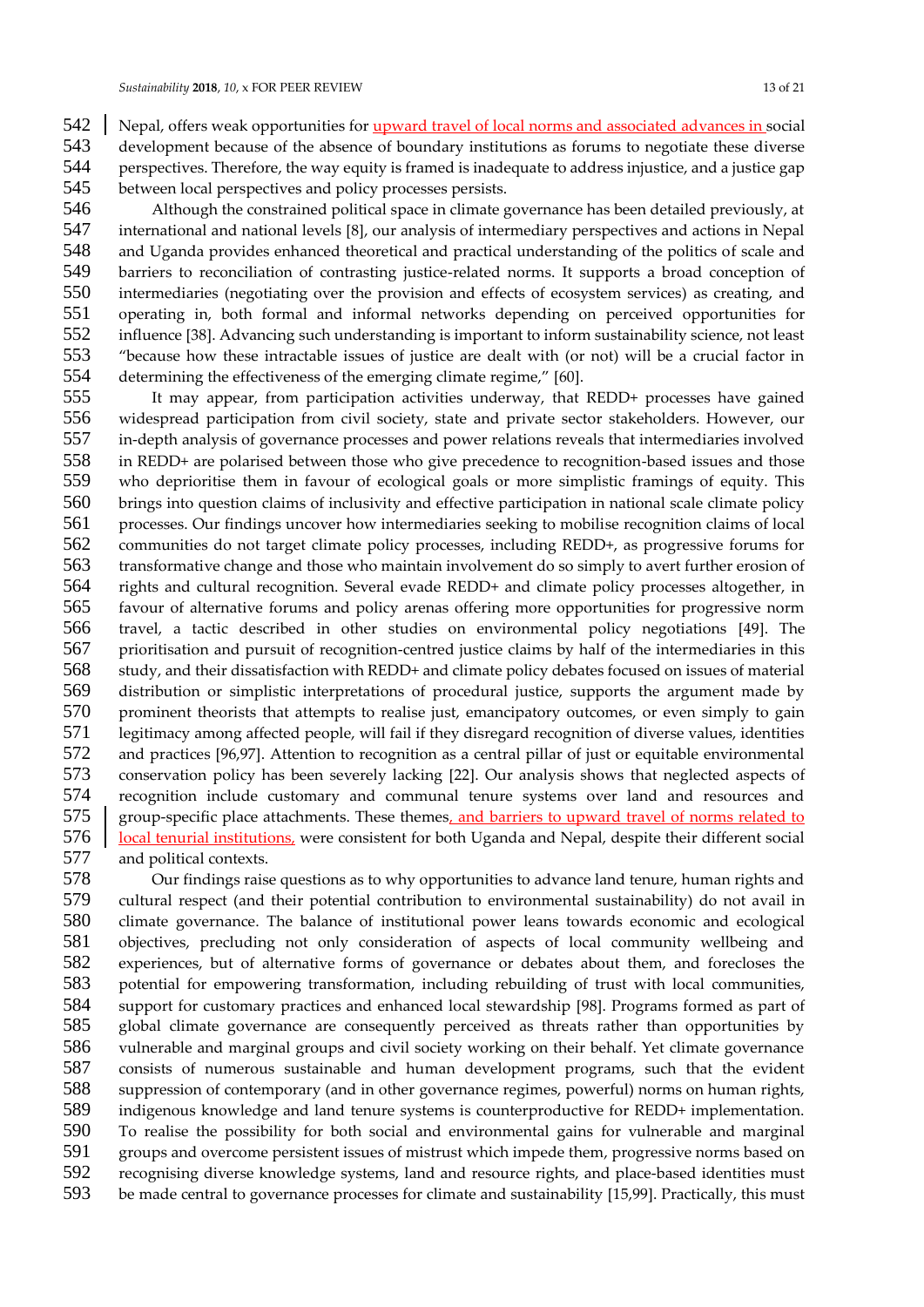include continuous participation and representation of local communities and specific social groups, with meaningful opportunities for them to influence policy, monitoring and program design, not only through representation in national level processes. More effective coalition building, among civil society groups with aligned normative stances and objectives, and strategic efforts across local, national and international scales, could foster greater attention to recognition issues in REDD+, and may yet emerge in numerous countries if negative social impacts continue to come to light.

 Attention to the politics of norm negotiation and 'travel' have an important role in empirical studies of justice and to inform critical sustainability sciences. Consideration of processes of policy negotiation and norm travel as multidirectional, multidimensional and multi-scalar across a diversity of forums facilitates greater understanding of the barriers and enabling factors for appropriate negotiation to inform policy implementation approaches that may be considered legitimate on the ground. Local-level norms are unlikely to be visible in policy and may be underrepresented in discourses, such that the perspectives of actors at various scales require elicitation, from local communities to justice brokers involved in mobilising social movements [19,37]. The political dynamics involved in norm negotiation may serve to reproduce and perpetuate injustice with important social and environmental consequences. In certain cases, the interactions leading to mobilisation and uptake of local norms may help to overcome seemingly entrenched injustices, and the factors enabling such advances can provide key lessons to inform emancipatory

initiatives and shape transformative pathways of change.

#### **5. Conclusions**

 Justice brokers in forest governance face complex political and institutional contexts in which to promote enhanced recognition of values and practices for forest-adjacent communities. Our findings from Uganda and Nepal illustrate that those who manage to do so can truly be considered to have exhibited norm entrepreneurship. Studies have described aspects of the political manoeuvring and negotiation of power undertaken by intermediaries [43], yet the complexity of pathways taken to overcome political barriers and further recognition of justice have seldom been elaborated. Norm entrepreneurship in our study entailed not just a single tactic or opportunistic event, but a cumulative strategic web involving multiple actions and interactions across diverse forums at various scales. Each of the recognition norm entrepreneurs identified in this study engaged in manifold tactics as part of their strategy, working at local, subnational, national and international levels, across different networks, types of media, via capacity building support networks and found pathways to reach powerful global organisations considered potentially responsive to their normative cases. Climate policy processes, including REDD+, were perceived by many intermediaries to be restricted political spaces where progressive debate of recognition-based issues was absent or unproductive and local practices were commonly framed as threats to sustainability rather than potential solutions. As a result, the civil society actors seeking to advance recognition avoided participating in them or maintained involvement only to avoid a perceived further erosion of rights. By engaging in a combination of grassroots activism, building national coalitions of interest, undertaking advocacy campaigns and through embedding themselves within supportive international networks outside of climate policy processes, civil society organisations in Nepal and Uganda have made substantial gains for local communities and effected normative change on human rights and the recognition of customary tenure, even in the face of challenging political environments. Only through this strategic web of multiple interrelated tactics were they able to create various conditions for and build momentum to facilitate travel of recognition-based norms, working to close the justice gap between local perceptions and global sustainability governance.

**Acknowledgments:** We thank Professor Thomas Sikor who initiated and inspired this project and the

640 participants whose time and openness made this study possible. The work was funded by the UK Department 641 for International Development (DFID) and the Economic and Social Research Council (ESRC) Development for International Development (DFID) and the Economic and Social Research Council (ESRC) Development

Frontiers Grant Number ES/N005740/1.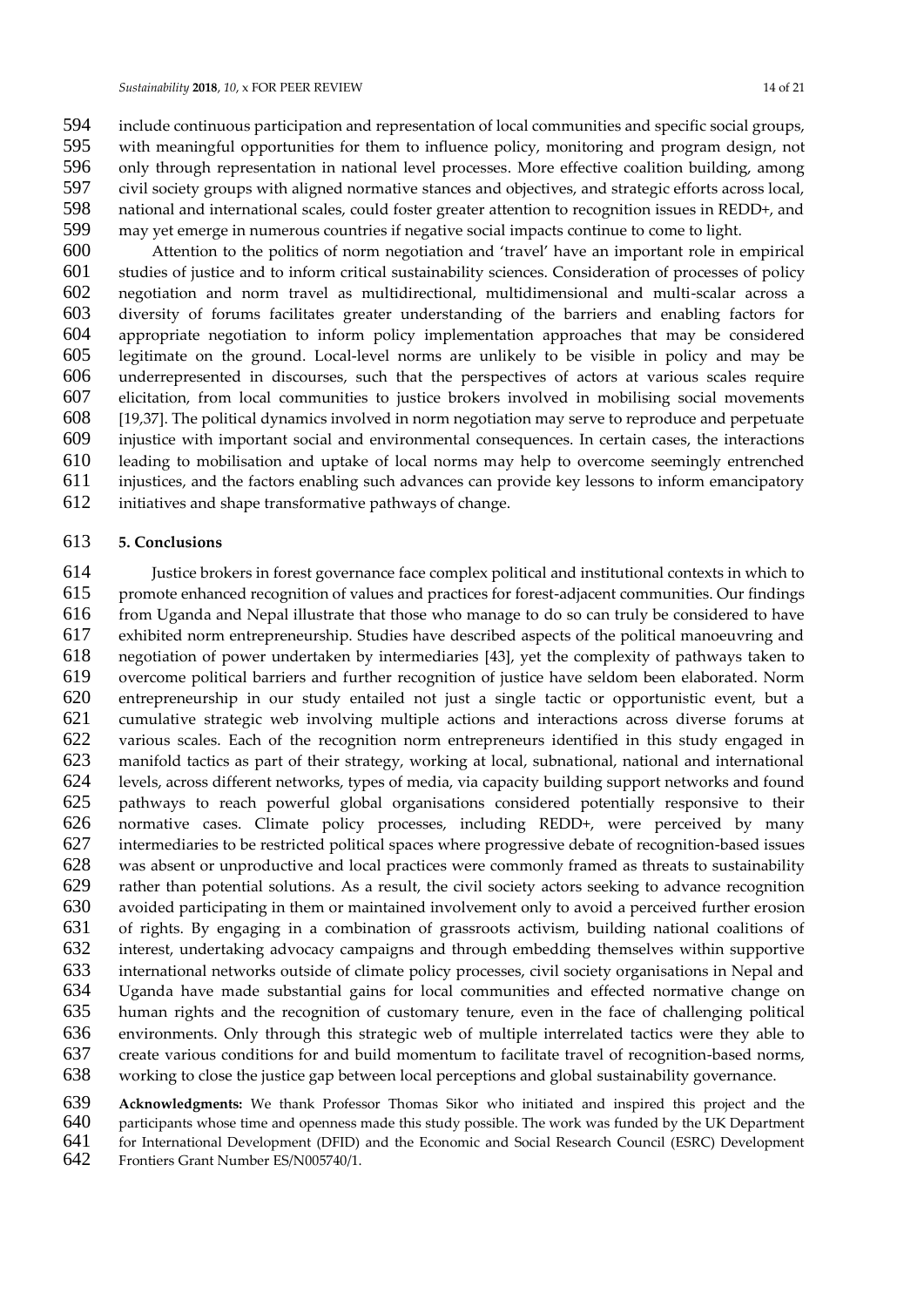- **Author Contributions:** All authors conceived and designed the study. Dawson, Dhungana, Fisher and 644 Mwayafu performed the interviews. Dawson analysed the data and wrote the paper with contributions from<br>645 all co-authors. all co-authors.
- **Conflicts of Interest:** The authors declare no conflict of interest. The founding sponsors had no role in the design of the study; in the collection, analyses, or interpretation of data; in the writing of the manuscript, and in 648 the decision to publish the results
- **References**
- 1. Scholte, J.A. *Building global democracy?: Civil society and accountable global governance*. Cambridge University Press: 2011.
- 2. Schlosberg, D.; Collins, L.B. From environmental to climate justice: Climate change and the discourse of environmental justice. *Wiley Interdisciplinary Reviews: Climate Change* **2014**, *5*, 359-374.
- 3. Suiseeya, K.R.M. The justice gap in global forest governance. Duke University, 2014.
- 4. Klinsky, S.; Winkler, H. Equity, sustainable development and climate policy. *Climate Policy* **2014**, *14*, 1-7.
- 5. Somorin, O.A.; Visseren-Hamakers, I.J.; Arts, B.; Sonwa, D.J.; Tiani, A.-M. Redd+ policy strategy in cameroon: Actors, institutions and governance. *Environmental Science & Policy* **2014**, *35*, 87-97.
- 6. Okereke, C.; Dooley, K. Principles of justice in proposals and policy approaches to avoided deforestation: Towards a post-kyoto climate agreement. *Global Environmental Change* **2010**, *20*, 82-95.
- 7. Bäckstrand, K.; Lövbrand, E. The road to paris: Contending climate governance discourses in the post-copenhagen era. *Journal of Environmental Policy & Planning*  **2016**, 1-19.
- 8. Suiseeya, K.R.M. Contesting justice in global forest governance: The promises and pitfalls of redd+. *Conservation and Society* **2017**.
- 9. Blais-McPherson, M.; Rudiak-Gould, P. Strengthening inter-disciplinary and inter-ideological collaboration on redd: A cultural theory approach. *Global Environmental Change* **2017**, *42*, 13-23.
- 10. Marino, E.; Ribot, J. Special issue introduction: Adding insult to injury: Climate change and the inequities of climate intervention. Elsevier: 2012.
- 11. Mariki, S.B.; Svarstad, H.; Benjaminsen, T.A. Elephants over the cliff: Explaining wildlife killings in tanzania. *Land Use Policy* **2015**, *44*, 19-30.
- 12. Dawson, N.; Grogan, K.; Martin, A.; Mertz, O.; Pasgaard, M.; Rasmussen, L.V. Environmental justice research shows the importance of social feedbacks in ecosystem service trade-offs. *Ecol. Soc.* **2017**.
- 13. Kates, R.W.; Clark, W.C.; Corell, R.; Hall, J.M.; Jaeger, C.C.; Lowe, I.; McCarthy, J.J.; Schellnhuber, H.J.; Bolin, B.; Dickson, N.M. Sustainability science. *Science*  **2001**, *292*, 641-642.
- 14. Agyeman, J.; Bullard, R.D.; Evans, B. Exploring the nexus: Bringing together sustainability, environmental justice and equity. *Space and polity* **2002**, *6*, 77-90.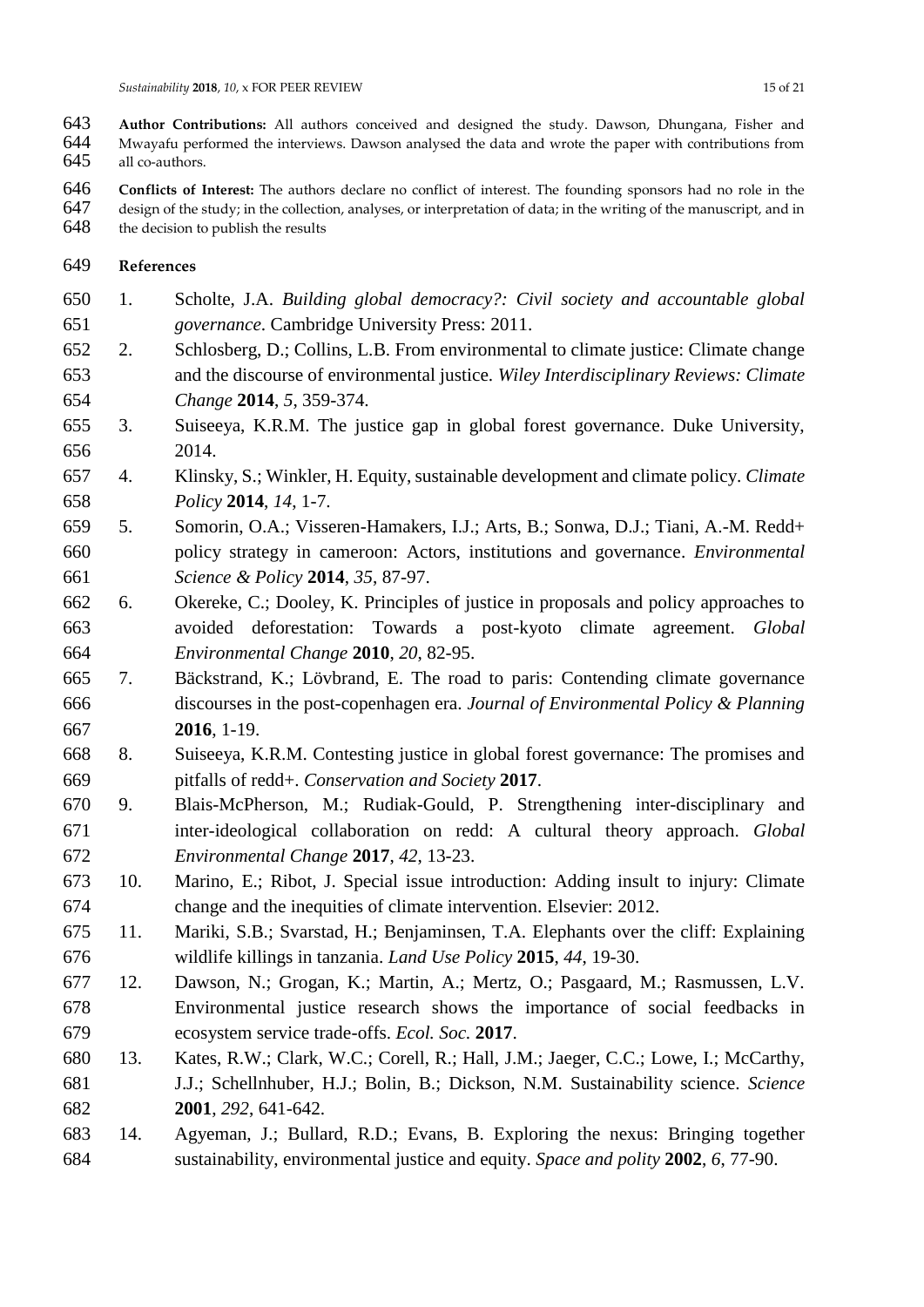| 685 | 15. | Rist, S.; Dahdouh-Guebas, F. Ethnosciences—a step towards the integration of                                                                     |
|-----|-----|--------------------------------------------------------------------------------------------------------------------------------------------------|
| 686 |     | scientific and indigenous forms of knowledge in the management of natural resources                                                              |
| 687 |     | for the future. <i>Environment</i> , <i>Development and Sustainability</i> <b>2006</b> , 8, 467-493.                                             |
| 688 | 16. | Adger, W.N.; Brown, K.; Fairbrass, J.; Jordan, A.; Paavola, J.; Rosendo, S.; Seyfang,                                                            |
| 689 |     | G. Governance for sustainability: Towards a 'thick' analysis of environmental                                                                    |
| 690 |     | decisionmaking. <i>Environment and Planning A</i> 2003, 35, 1095 – 1110.                                                                         |
| 691 | 17. | Biermann, F. 'Earth system governance' as a crosscutting theme of global change                                                                  |
| 692 |     | research. Global environmental change 2007, 17, 326-337.                                                                                         |
| 693 | 18. | Frey, U.J. A synthesis of key factors for sustainability in social-ecological systems.                                                           |
| 694 |     | Sustainability Science 2017, 12, 507-519.                                                                                                        |
| 695 | 19. | Jacobi, J.; Mathez-Stiefel, S.-L.; Gambon, H.; Rist, S.; Altieri, M. Whose knowledge,                                                            |
| 696 |     | whose development? Use and role of local and external knowledge in agroforestry                                                                  |
| 697 |     | projects in bolivia. Environmental management 2017, 59, 464-476.                                                                                 |
| 698 | 20. | Klinsky, S.; Golub, A. Justice and sustainability. In Sustainability science, Springer:                                                          |
| 699 |     | 2016; pp 161-173.                                                                                                                                |
| 700 | 21. | Biermann, F.; Kanie, N.; Kim, R.E. Global governance by goal-setting: The novel                                                                  |
| 701 |     | approach of the un sustainable development goals. Curr. Opin. Environ. Sustain.                                                                  |
| 702 |     | 2017, 26, 26-31.                                                                                                                                 |
| 703 | 22. | Martin, A.; Coolsaet, B.; Corbera, E.; Dawson, N.M.; Fraser, J.A.; Lehman, I.;                                                                   |
| 704 |     | Rodriguez, I. Justice and conservation: The need to incorporate recognition.                                                                     |
| 705 |     | Biological Conservation 2016, 197, 254-261.                                                                                                      |
| 706 | 23. | De Jonge, B. What is fair and equitable benefit-sharing? Journal of Agricultural and                                                             |
| 707 |     | Environmental Ethics 2011, 24, 127-146.                                                                                                          |
| 708 | 24. | Anderson, J.; Honneth, A. Autonomy, vulnerability, recognition, and justice.                                                                     |
| 709 |     | Autonomy and the challenges to liberalism: New essays 2005, 127-149.                                                                             |
| 710 | 25. | Larson, A.M.; Barry, D.; Dahal, G.R.; P., C.C.J. Forests for people: Community                                                                   |
| 711 |     |                                                                                                                                                  |
| 712 |     | rights and forest tenure reform. Earthscan: 2010; p 263p.<br>Walker, G. Environmental justice: Concepts, evidence and politics. Routledge: 2012. |
|     | 26. |                                                                                                                                                  |
| 713 | 27. | Honneth, A. The struggle for recognition: The moral grammar of social conflicts. Mit                                                             |
| 714 |     | Press: 1996.                                                                                                                                     |
| 715 | 28. | Hegel, G.W.F. The philosophy of right. Hackett Publishing: 2015.                                                                                 |
| 716 | 29. | Finnemore, M.; Sikkink, K. International norm dynamics and political change.                                                                     |
| 717 |     | International Organization 1998, 52, 887-917.                                                                                                    |
| 718 | 30. | Mukhtarov, F. Rethinking the travel of ideas: Policy translation in the water sector.                                                            |
| 719 |     | Policy & Politics 2014, 42, 71-88.                                                                                                               |
| 720 | 31. | Thompson, M.C.; Baruah, M.; Carr, E.R. Seeing redd+ as a project of environmental                                                                |
| 721 |     | governance. Environmental Science & Policy 2011, 14, 100-110.                                                                                    |
| 722 | 32. | Satyal, P.; Corbera, E.; Dawson, N.; Dhungana, H.; Maskey, G. Representation and                                                                 |
| 723 |     | participation in formulating nepal's redd+ approach. Climate Policy 2018.                                                                        |
| 724 | 33. | Thomas, D.S.; Twyman, C. Equity and justice in climate change adaptation amongst                                                                 |
| 725 |     | natural-resource-dependent societies. Global environmental change 2005, 15,                                                                      |
| 726 |     | 115-124.                                                                                                                                         |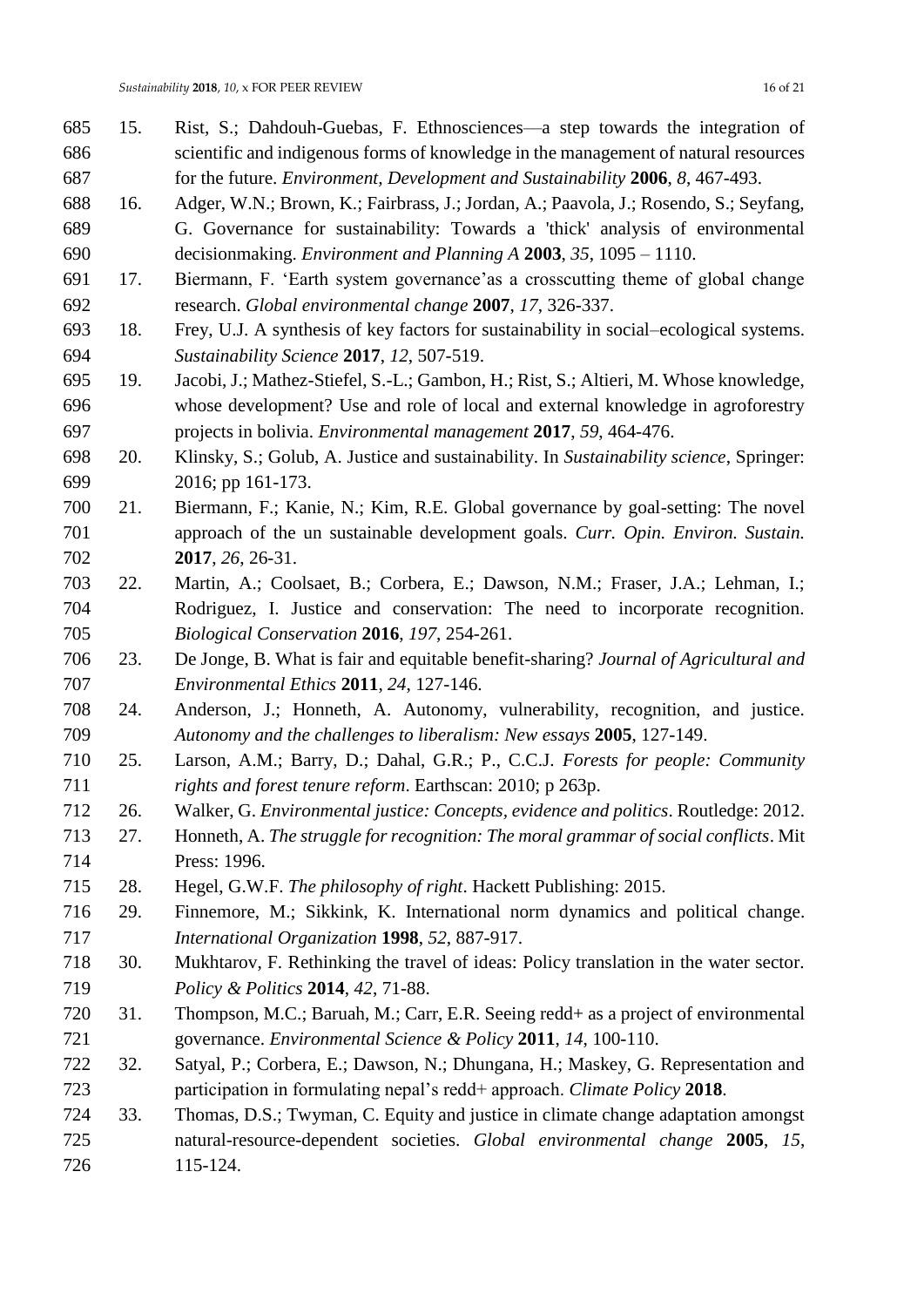- 34. Oberlack, C.; Walter, P.L.; Schmerbeck, J.; Tiwari, B. Institutions for sustainable forest governance: Robustness, equity, and cross-level interactions in mawlyngbna, meghalaya, india. *International journal of the commons* **2015**, *9*.
- 35. Acharya, A. How ideas spread: Whose norms matter? Norm localization and institutional change in asian regionalism. *International Organization* **2004**, *58*, 239-275.
- 36. Hargreaves, T.; Hielscher, S.; Seyfang, G.; Smith, A. Grassroots innovations in community energy: The role of intermediaries in niche development. *Global Environmental Change* **2013**, *23*, 868-880.
- 37. Bäckstrand, K. Civic science for sustainability: Reframing the role of experts, policy-makers and citizens in environmental governance. *Global Environmental Politics* **2003**, *3*, 24-41.
- 38. Schröter, B.; Matzdorf, B.; Hackenberg, I.; Hauck, J. More than just linking the nodes: Civil society actors as intermediaries in the design and implementation of payments for ecosystem services–the case of a blue carbon project in costa rica. *Local Environment* **2018**, 1-17.
- 39. Routledge, P.; Nativel, C.; Cumbers, A. Entangled logics and grassroots imaginaries of global justice networks. *Environmental Politics* **2006**, *15*, 839-859.
- 40. Lebel, L.; Garden, P.; Imamura, M. The politics of scale, position, and place in the governance of water resources in the mekong region. *Ecol. Soc.* **2005**, *10*, 18.
- 41. Bickerstaff, K.; Agyeman, J. Assembling justice spaces: The scalar politics of environmental justice in north‐east england. *Antipode* **2009**, *41*, 781-806.
- 42. Gupta, J. 'Glocal'politics of scale on environmental issues: Climate change, water and forests. *Scale-sensitive Governance of the Environment* **2014**, 140-156.
- 43. Sikor, T.; Dhungana, H.; Maskey, G. Justice brokers, global indigenous rights and struggles over hydropower in nepal, working paper 52, dev working paper series, the school of international development, university of east anglia, uk. 2015.
- 44. Tengö, M.; Hill, R.; Malmer, P.; Raymond, C.M.; Spierenburg, M.; Danielsen, F.; Elmqvist, T.; Folke, C. Weaving knowledge systems in ipbes, cbd and beyond—lessons learned for sustainability. *Curr. Opin. Environ. Sustain.* **2017**, *26*, 17-25.
- 45. Clark, W.C.; Tomich, T.P.; Van Noordwijk, M.; Guston, D.; Catacutan, D.; Dickson, N.M.; McNie, E. Boundary work for sustainable development: Natural resource management at the consultative group on international agricultural research (cgiar). *Proceedings of the National Academy of Sciences* **2016**, *113*, 4615-4622.
- 46. van Noordwijk, M. Integrated natural resource management as pathway to poverty reduction: Innovating practices, institutions and policies. *Agricultural Systems* **2017**.
- 47. Agyeman, J. Global environmental justice or le droit au monde? *Geoforum* **2014**, *54*, 236-238.
- 48. Keck, M.E.; Sikkink, K. Transnational advocacy networks in international and regional politics. *International Social Science Journal* **1999**, *51*, 89-101.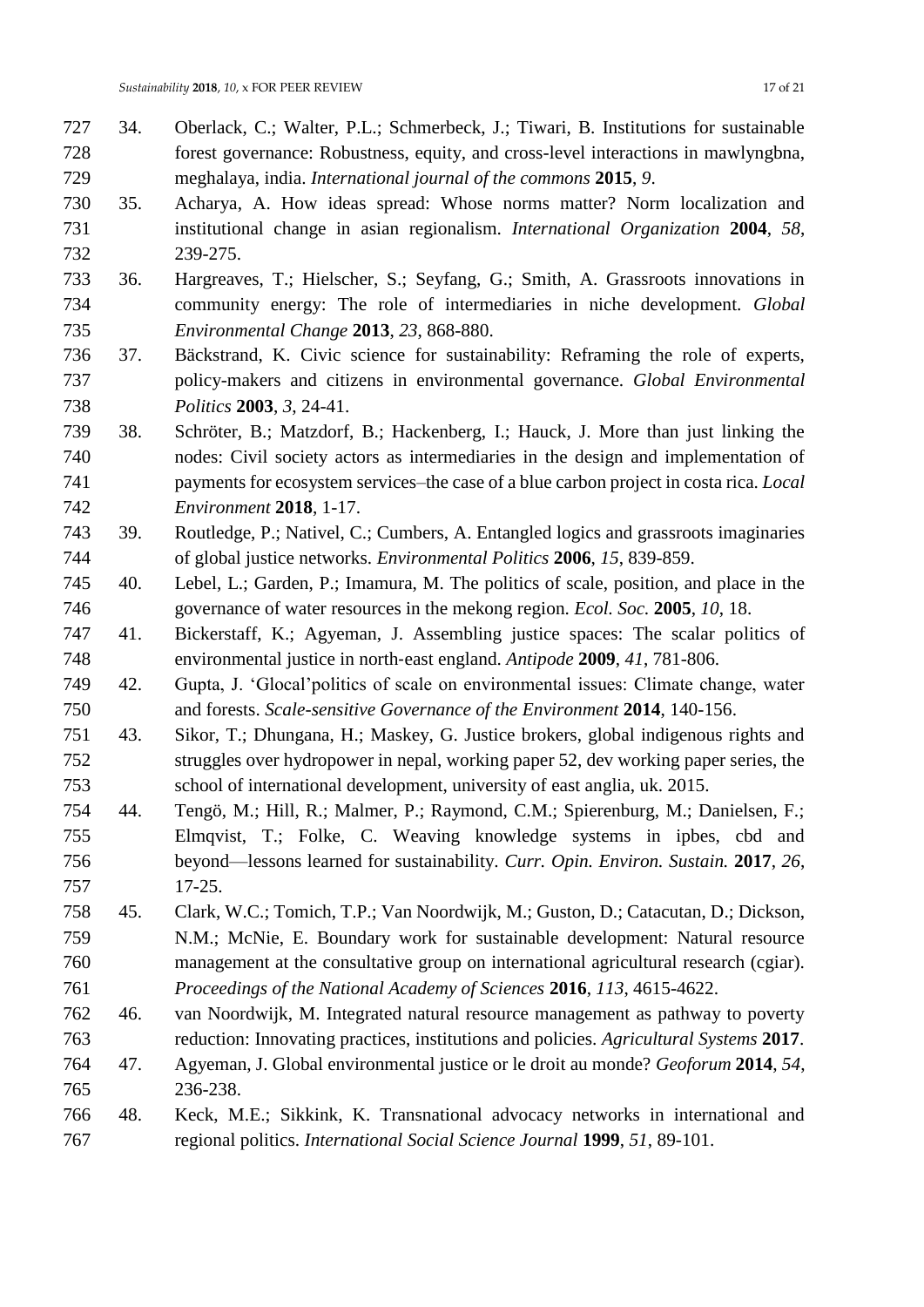- 49. Witter, R.; Marion Suiseeya, K.R.; Gruby, R.L.; Hitchner, S.; Maclin, E.M.; Bourque, M.; Brosius, J.P. Moments of influence in global environmental governance. *Environmental Politics* **2015**, *24*, 894-912.
- 50. Savaresi, A. Redd+ and human rights: Addressing synergies between international regimes. *Ecol. Soc.* **2013**, *18*, 5.
- 51. Wallbott, L. Indigenous peoples in un redd+ negotiations:"Importing power" and lobbying for rights through discursive interplay management. *Ecol. Soc.* **2014**, *19*, 21.
- 52. Zwingel, S. How do norms travel? Theorizing international women's rights in transnational perspective. *International Studies Quarterly* **2012**, *56*, 115-129.
- 53. Schlosberg, D.; Carruthers, D. Indigenous struggles, environmental justice, and community capabilities. *Global Environmental Politics* **2010**, *10*, 12-35.
- 54. Bastakoti, R.R.; Davidsen, C. Framing redd+ at national level: Actors and discourse around nepal's policy debate. *Forests* **2017**, *8*, 57.
- 55. McDermott, C.L.; Coad, L.; Helfgott, A.; Schroeder, H. Operationalizing social safeguards in redd+: Actors, interests and ideas. *Environmental Science & Policy*  **2012**, *21*, 63-72.
- 56. Sikor, T.; Stahl, J.; Enters, T.; Ribot, J.C.; Singh, N.M.; Sunderlin, W.D.; 785 Wollenberg, E. Redd-plus, forest people' rights and nested climate governance. *Global Environmental Change* **2010**, *20*.
- 57. Stevenson, H.; Dryzek, J.S. The discursive democratisation of global climate governance. *Environmental Politics* **2012**, *21*, 189-210.
- 58. Bäckstrand, K.; Lövbrand, E. *Research handbook on climate governance*. Edward Elgar Publishing: 2015.
- 59. Mathur, V.N.; Afionis, S.; Paavola, J.; Dougill, A.J.; Stringer, L.C. Experiences of host communities with carbon market projects: Towards multi-level climate justice. *Climate Policy* **2014**, *14*, 42-62.
- 60. Okereke, C.; Coventry, P. Climate justice and the international regime: Before, during, and after paris. *Wiley Interdisciplinary Reviews: Climate Change* **2016**, *7*, 834-851.
- 61. Gupta, A.; Mason, M. Disclosing or obscuring? The politics of transparency in global climate governance. *Curr. Opin. Environ. Sustain.* **2016**, *18*, 82-90.
- 62. Roosvall, A.; Tegelberg, M. Framing climate change and indigenous peoples: Intermediaries of urgency, spirituality and de-nationalization. *International Communication Gazette* **2013**, *75*, 392-409.
- 63. Schroeder, H.; McDermott, C. Beyond carbon: Enabling justice and equity in redd+ across levels of governance. *Ecol. Soc.* **2014**, *19*, 31.
- 64. Beymer-Farris, B.A.; Bassett, T.J. The redd menace: Resurgent protectionism in tanzania's mangrove forests. *Global Environmental Change* **2012**, *22*, 332-341.
- 65. Suiseeya, K.R.M. Transforming justice in redd+ through a politics of difference approach. *Forests* **2016**, *7*, 300.
- 66. Poudyal, M.; Ramamonjisoa, B.; Hockley, N.; Rakotonarivo, O.; Gibbons, J.; Mandimbiniaina, R.; Rasoamanana, A.; Jones, J. Can redd+ social safeguards reach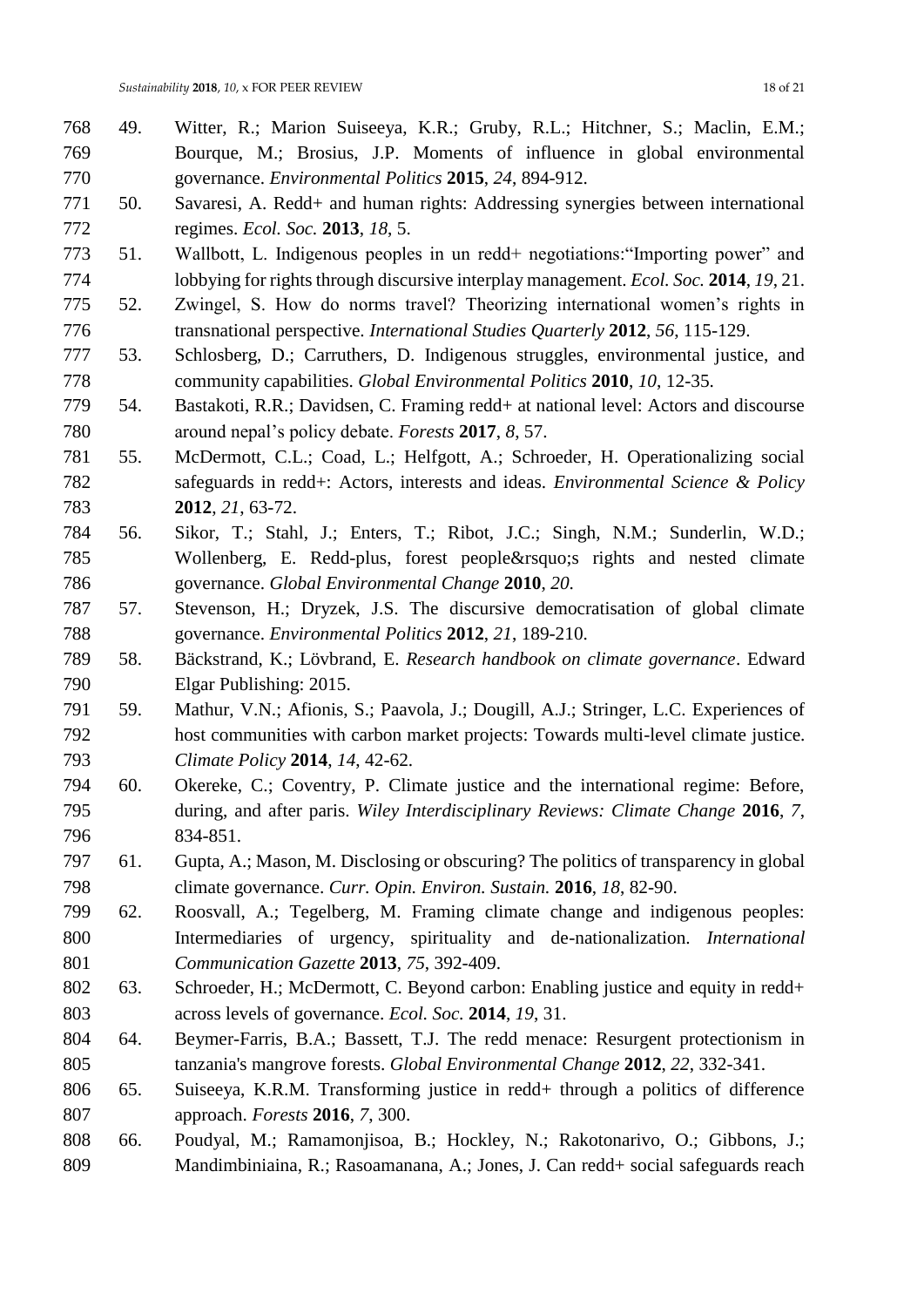- the 'right' people? Lessons from madagascar. *Global Environmental Change-Human and Policy Dimensions* **2016**, *37*, 31-42.
- 67. Schroeder, D.; Pogge, T. Justice and the convention on biological diversity. *Ethics & International Affairs* **2009**, *23*, 267-280.
- 68. Ravikumar, A.; Larson, A.; Duchelle, A.; Myers, R.; Tovar, J.G. Multilevel governance challenges in transitioning towards a national approach for redd+: Evidence from 23 subnational redd+ initiatives. *International Journal of the Commons* **2015**, *9*.
- 69. Myers, R.; Larson, A.M.; Ravikumar, A.; Kowler, L.F.; Yang, A.; Trench, T. Messiness of forest governance: How technical approaches suppress politics in redd+ and conservation projects. *Global Environmental Change* **in press**.
- 70. Pelletier, J.; Horning, N.; Laporte, N.; Samndong, R.A.; Goetz, S. Anticipating social equity impacts in redd+ policy design: An example from the democratic republic of congo. *Land Use Policy* **2018**, *75*, 102-115.
- 71. Dodds, F.; Strauss, M.; Strong, M.F. *Only one earth: The long road via rio to sustainable development*. Routledge: 2012.
- 72. Arhin, A.A. Safeguards and dangerguards: A framework for unpacking the black box of safeguards for redd+. *Forest Policy and Economics* **2014**, *45*, 24-31.
- 73. Bayrak, M.M.; Marafa, L.M. Ten years of redd+: A critical review of the impact of redd+ on forest-dependent communities. *Sustainability* **2016**, *8*, 620.
- 74. Suiseeya, K.R.M.; Caplow, S. In pursuit of procedural justice: Lessons from an analysis of 56 forest carbon project designs. *Global Environmental Change* **2013**, *23*, 968-979.
- 75. Briant Carant, J. Unheard voices: A critical discourse analysis of the millennium development goals' evolution into the sustainable development goals. *Third World Quarterly* **2016**, 1-26.
- 76. Enns, C.; Bersaglio, B.; Kepe, T. Indigenous voices and the making of the post-2015 development agenda: The recurring tyranny of participation. *Third World Quarterly*  **2014**, *35*, 358-375.
- 77. Brugnach, M.; Craps, M.; Dewulf, A. Including indigenous peoples in climate change mitigation: Addressing issues of scale, knowledge and power. *Climatic Change* **2017**, *140*, 19-32.
- 78. Paudel, N.S.; Vedeld, P.O. Prospects and challenges of tenure and forest governance reform in the context of redd+ initiatives in nepal. *Forest Policy and Economics*  **2015**, *52*, 1-8.
- 79. Naughton-Treves, L.; Alix-Garcia, J.; Chapman, C.A. Lessons about parks and poverty from a decade of forest loss and economic growth around kibale national park, uganda. *Proceedings of the National Academy of Sciences* **2011**, *108*, 13919-13924.
- 80. Cavanagh, C. Unready for redd+? Lessons from corruption in ugandan conservation areas. *Policy Brief for U4 Anti-Corruption Center, Chr. Michelsen Institute. U* **2012**, *4*.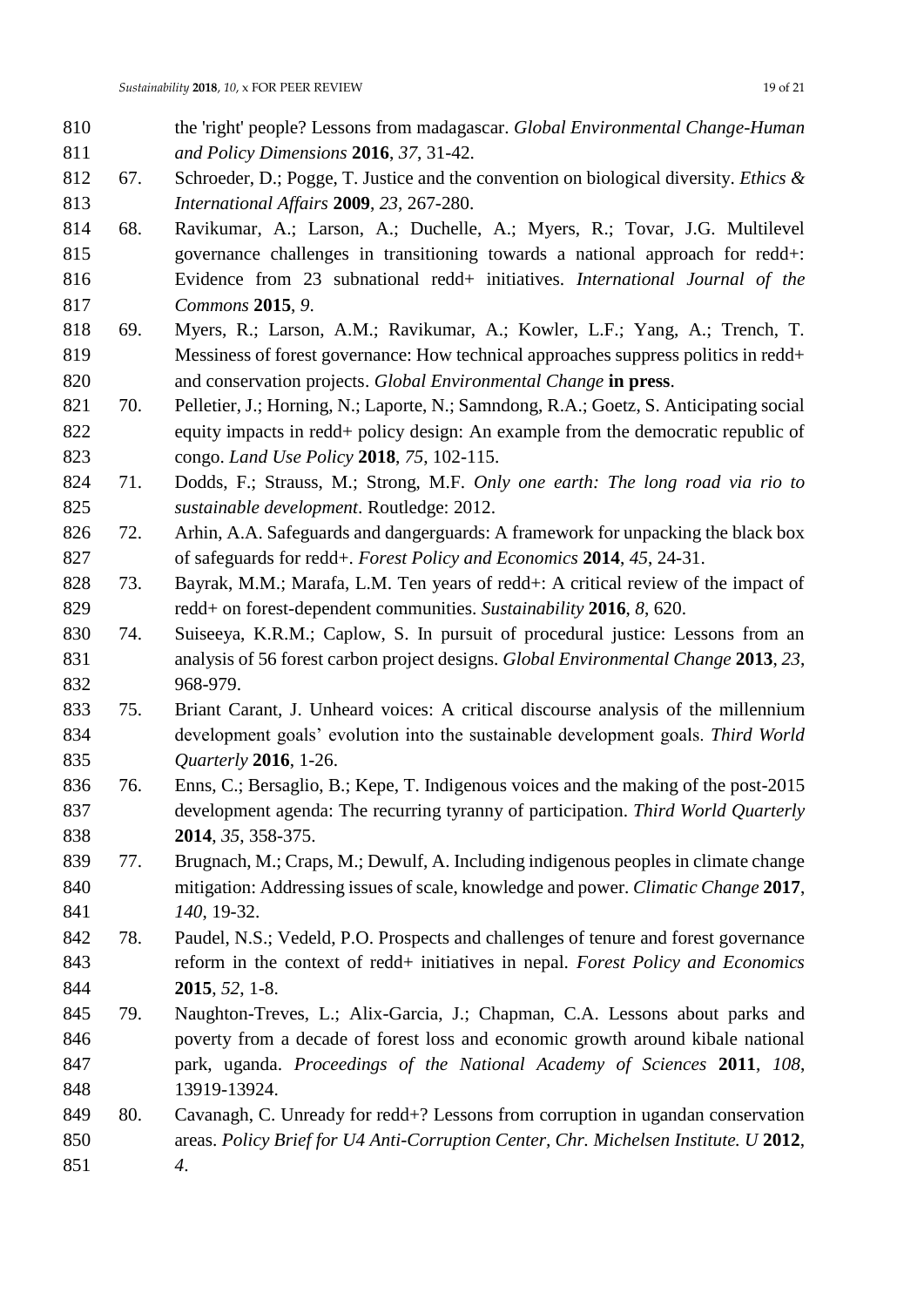- 81. Bhandari, M. Civil society and non-governmental organizations (ngos) movements in nepal in terms of social transformation. *Pacific Journal of Science and Technology*  **2014**, 177-189.
- 82. Robinson, M.; Friedman, S. Civil society, democratization, and foreign aid: Civic engagement and public policy in south africa and uganda. *Democratisation* **2007**, *14*, 643-668.
- 83. Persha, L.; Fischer, H.; Chhatre, A.; Agrawal, A.; Benson, C. Biodiversity conservation and livelihoods in human-dominated landscapes: Forest commons in south asia. *Biological Conservation* **2010**, *143*, 2918-2925.
- 84. Tumusiime, D.M.; Svarstad, H. A local counter-narrative on the conservation of mountain gorillas. *Forum for Development Studies* **2011**, *38*, 239-265.
- 85. Zaninka, P. The impact of (forest) nature conservation on indigenous peoples; the batwa of south-western uganda: A case study of the mgahinga and bwindi impenetrable forest conservation trust.". *Case Study* **2001**, *5*.
- 86. Robinson, B.E.; Masuda, Y.J.; Kelly, A.; Holland, M.B.; Bedford, C.; Childress, M.; Fletschner, D.; Game, E.T.; Ginsburg, C.; Hilhorst, T. Incorporating land tenure security into conservation. *Conservation Letters* **in press**.
- 87. Marquardt, K.; Pain, A. Redd+, forest transition, agrarian change and ecosystem services in the hills of nepal. *Human ecology* **2016**, *44*, 229-244.
- 871 88. QSR. Nvivo qualitative data analysis software; qsr international pty ltd. Version 10. **2012**.
- 89. Norgrove, L.; Hulme, D. Confronting conservation at mount elgon, uganda. *Development and Change* **2006**, *37*, 1093-1116.
- 90. Vangen, C. Evicted in the name of nature: The process of eviction and its impact on local rural livelihoods in mount elgon, uganda. *Unpublished M. Sc. Thesis. Norwegian University of Life Sciences, Ås, Norway* **2009**.
- 91. Vedeld, P.; Cavanagh, C.; Petursson, J.G.; Nakakaawa, C.; Moll, R.; Sjaastad, E. The political economy of conservation at mount elgon, uganda: Between local deprivation, regional sustainability, and global public goods. *Conservation and Society* **2016**, *14*, 183.
- 92. Lang, C.; Byakola, T. *"A funny place to store carbon": Uwa-face foundation's tree planting project in mount elgon national park, uganda*; World Rainforest Movement: Montevideo, Uruguay, 2006.
- 93. Cavanagh, C.; Benjaminsen, T.A. Virtual nature, violent accumulation: The 'spectacular failure'of carbon offsetting at a ugandan national park. *Geoforum* **2014**, *56*, 55-65.
- 94. McLean, J. Conservation and the impact of relocation on the tharus of chitwan, nepal. *HIMALAYA, the Journal of the Association for Nepal and Himalayan Studies* **1999**, *19*, 8.
- 95. McLean, J.; StrÆDe, S. Conservation, relocation, and the paradigms of park and people management--a case study of padampur villages and the royal chitwan national park, nepal. *Society & Natural Resources* **2003**, *16*, 509-526.